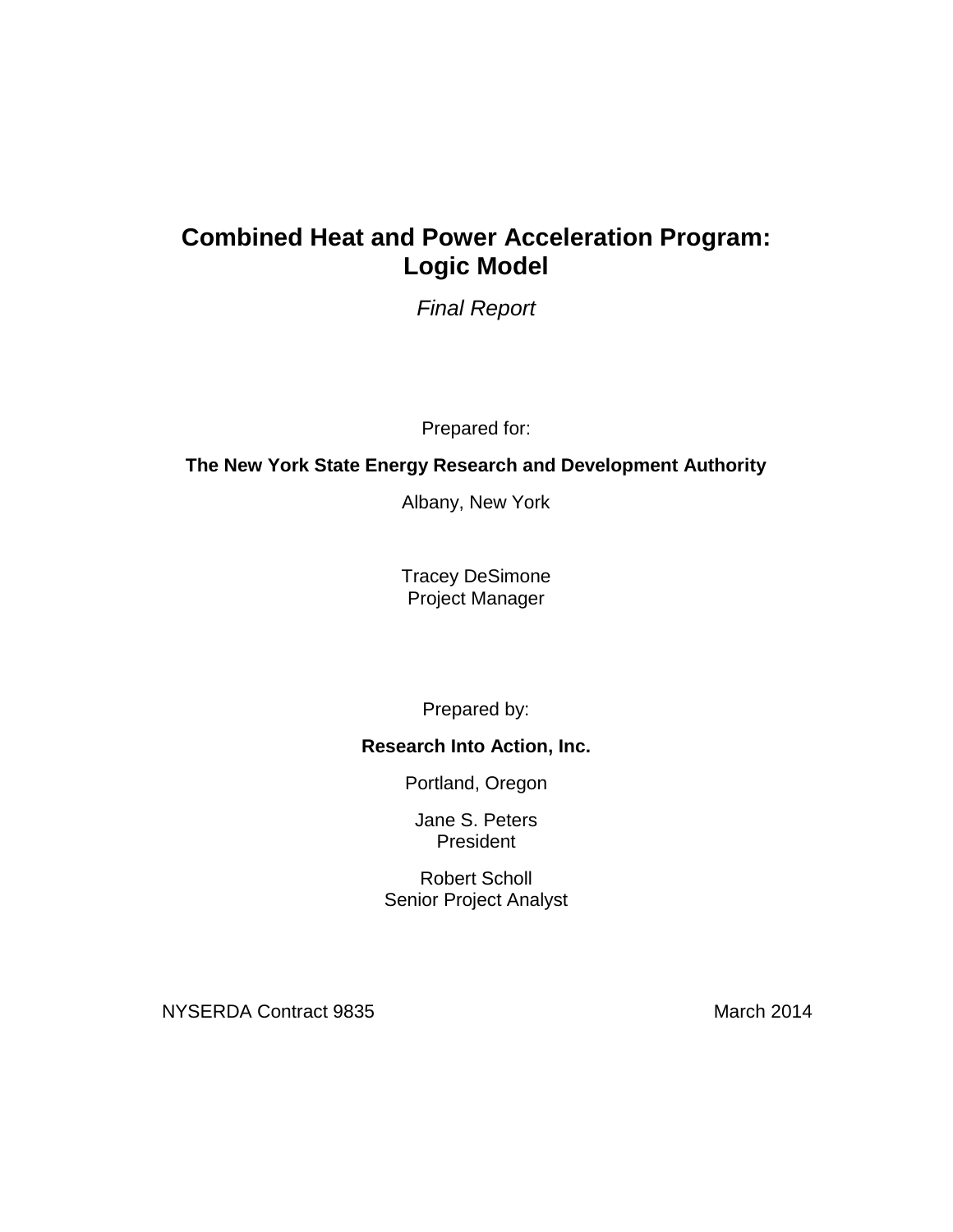#### **Notice**

This report was prepared by Research Into Action, Inc. in the course of performing work contracted for and sponsored by the New York State Energy Research and Development Authority (NYSERDA). The opinions expressed in this report do not necessarily reflect those of NYSERDA or the State of New York, and reference to any specific product, service, process, or method does not constitute an implied or expressed recommendation or endorsement of it. Further, NYSERDA and the State of New York make no warranties or representations, expressed or implied, as to the fitness for particular purpose or merchantability of any product, apparatus, or service, or the usefulness, completeness, or accuracy of any process, method, or other information contained, described, disclosed, or referred to in this report. NYSERDA, the State of New York, and the contractor make no representation that use of any product, apparatus, process, method, or other information will not infringe privately owned rights and do not assume liability for any loss, injury, or damage resulting from, or occurring in connection with, the use of information contained, described, disclosed, or referred to in this report.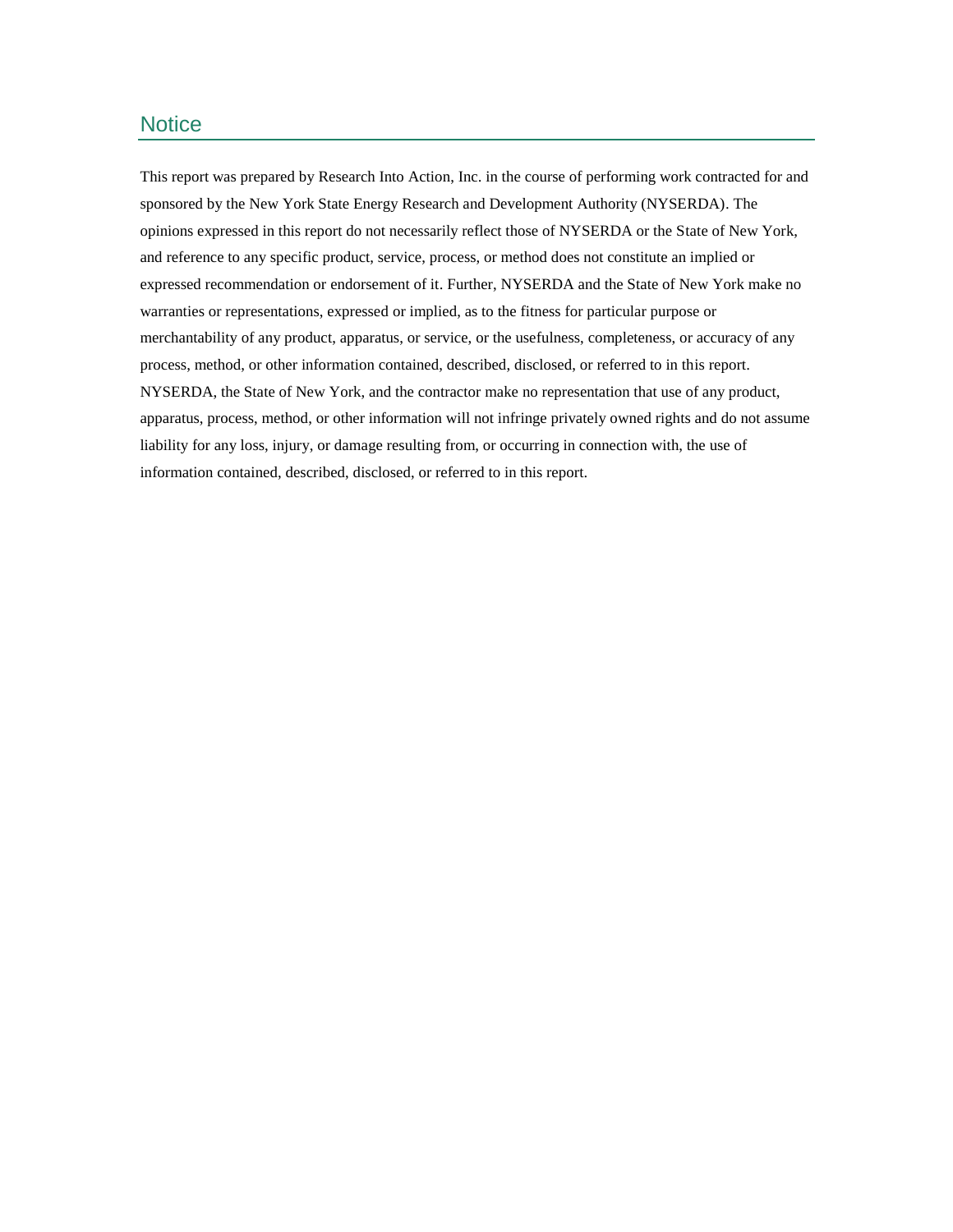# **Table of Contents**

| 3.1 |                                                      |
|-----|------------------------------------------------------|
|     |                                                      |
|     |                                                      |
|     |                                                      |
|     |                                                      |
|     |                                                      |
|     | 4 OUTPUTS, OUTCOMES, AND EXTERNAL INFLUENCES 4-1     |
| 4.1 |                                                      |
|     |                                                      |
|     |                                                      |
|     |                                                      |
|     | 6 MEASUREMENT INDICATORS AND TESTABLE HYPOTHESES 6-1 |
| 6.1 |                                                      |
|     |                                                      |
|     |                                                      |
|     |                                                      |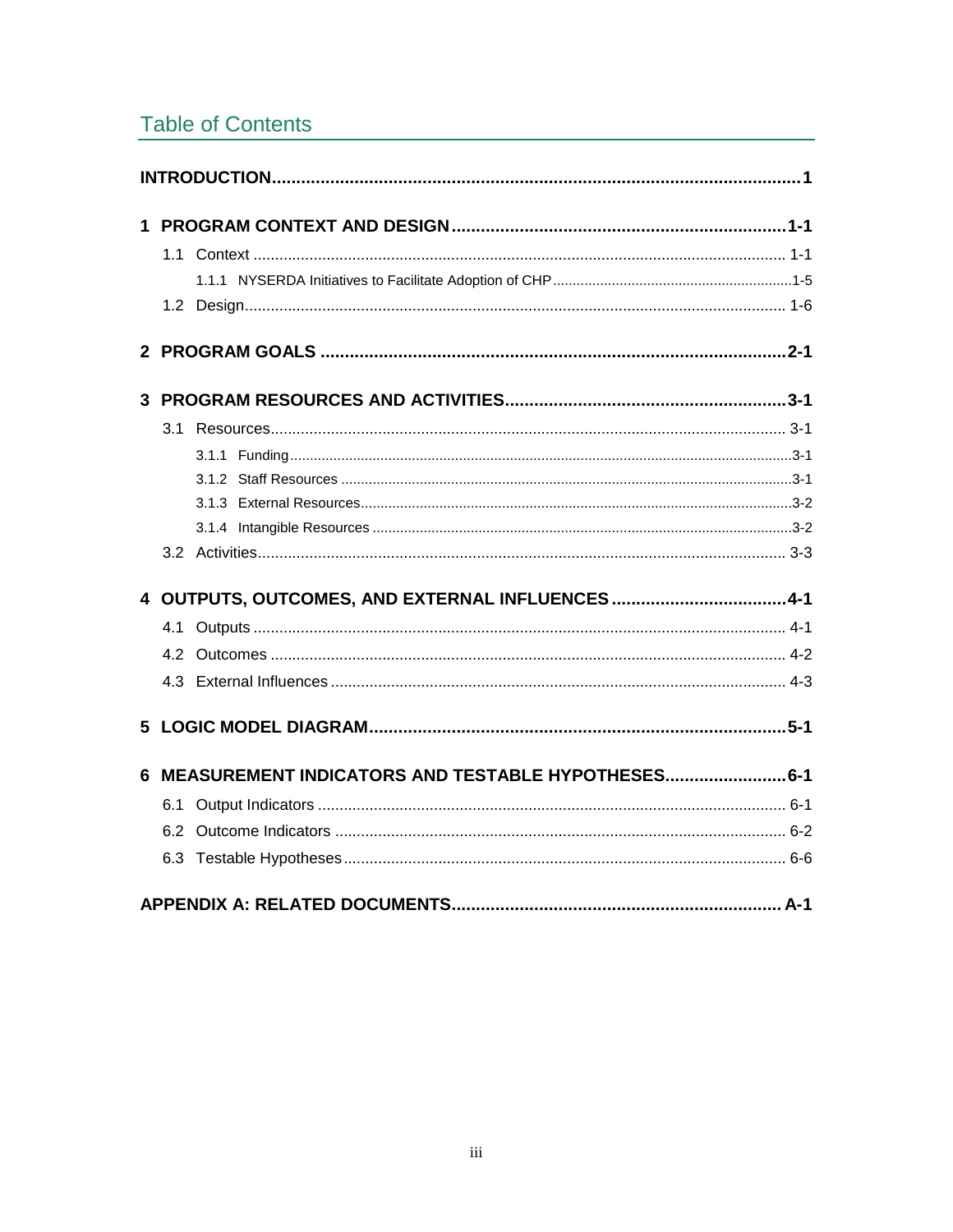# List of Tables

| Table $1-1$ . | Issues to be Addressed by NYSERDA's CHP Acceleration Program 1-4       |  |
|---------------|------------------------------------------------------------------------|--|
| Table 3-1.    |                                                                        |  |
| Table 4-1.    |                                                                        |  |
| Table 6-1.    | Program Outputs, Associated Indicators, and Potential Data Sources 6-1 |  |
| Table 6-2.    | Short-Term Program Outcomes, Associated Indicators, and                |  |
|               |                                                                        |  |
| Table 6-3.    | Intermediate-Term Program Outcomes, Associated Indicators, and         |  |
|               |                                                                        |  |
| Table 6-4.    | Long-Term Program Outcomes (Spillover), Associated Indicators, and     |  |
|               |                                                                        |  |

# List of Figures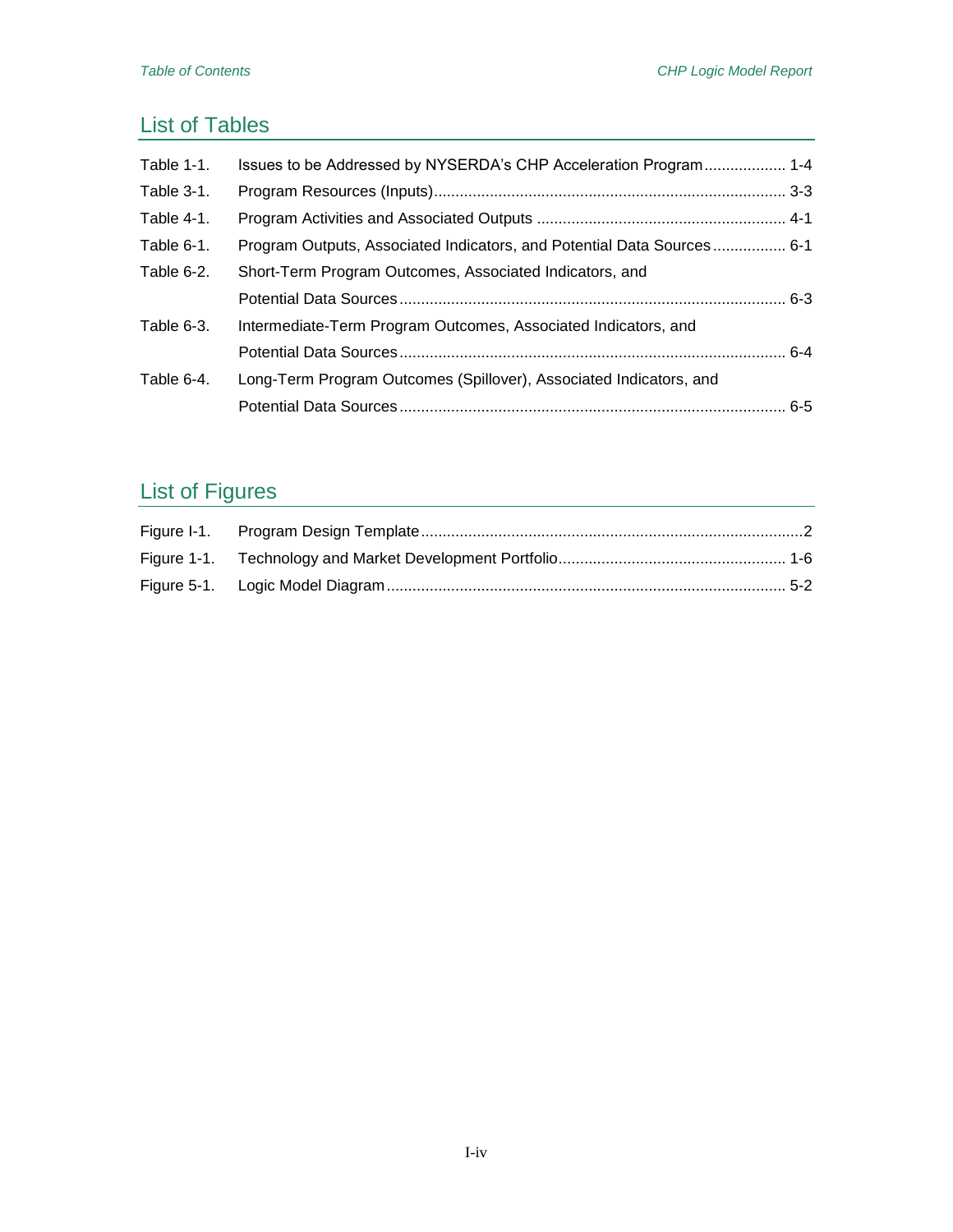## Introduction

The System Benefits Charge (SBC) Plan funds public policy initiatives not expected to be adequately addressed by New York's competitive electricity markets, including energy programs targeting efficiency measures, research and development, and the low-income sector. The New York Public Service Commission (PSC) issued an order continuing SBC funding for and approving the Technology and Market Development (T&MD) Portfolio proposed by the New York State Energy Research and Development Authority (NYSERDA) for the five-year period of January 1, 2012, through December 31, 2016. That order approved a budget of almost \$60 million for a Combined Heat and Power (CHP) initiative for the five-year period. Subsequent Program Opportunity Notices (PONs) provided \$36 million for the initiative's CHP Performance Program (PON 2701) and \$20 million for the initiative's CHP Acceleration Program (PON 2568).

The Purpose of this document is to present the overarching logic model for the Combined Heat and Power Acceleration Program. This document's organization is as follows:

- 1. **Program Context:** Describes the problems and issues the Program is attempting to address and the regulatory and stakeholder environment within which the Program is working.
- 2. **Program Objectives**: Describes, at a high level, the Program's ultimate purposes and targets.
- 3. **Program Resources**: Also known as "inputs," these are the funding and other resources the Program provides.
- 4. **Program Activities**: Describes the Program's direct contributions to the accomplishment of the Program's goals. These activities produce quantifiable results or "outputs."
- 5. **Program Outputs**: Describes the anticipated, quantifiable, immediate results of Program activities.
- 6. **Program Outcomes**: Describes expected Program achievements and their expected occurrence in the near, intermediate, and longer term.
- 7. **Assumptions about Program**: Also known as "researchable issues" and "testable hypotheses," these are assumptions about how Program activities and outputs will lead to the desired near, intermediate, and longer-term outcomes.
- 8. **External Influences**: Describes factors outside the Program that may drive or constrain the achievement of outcomes.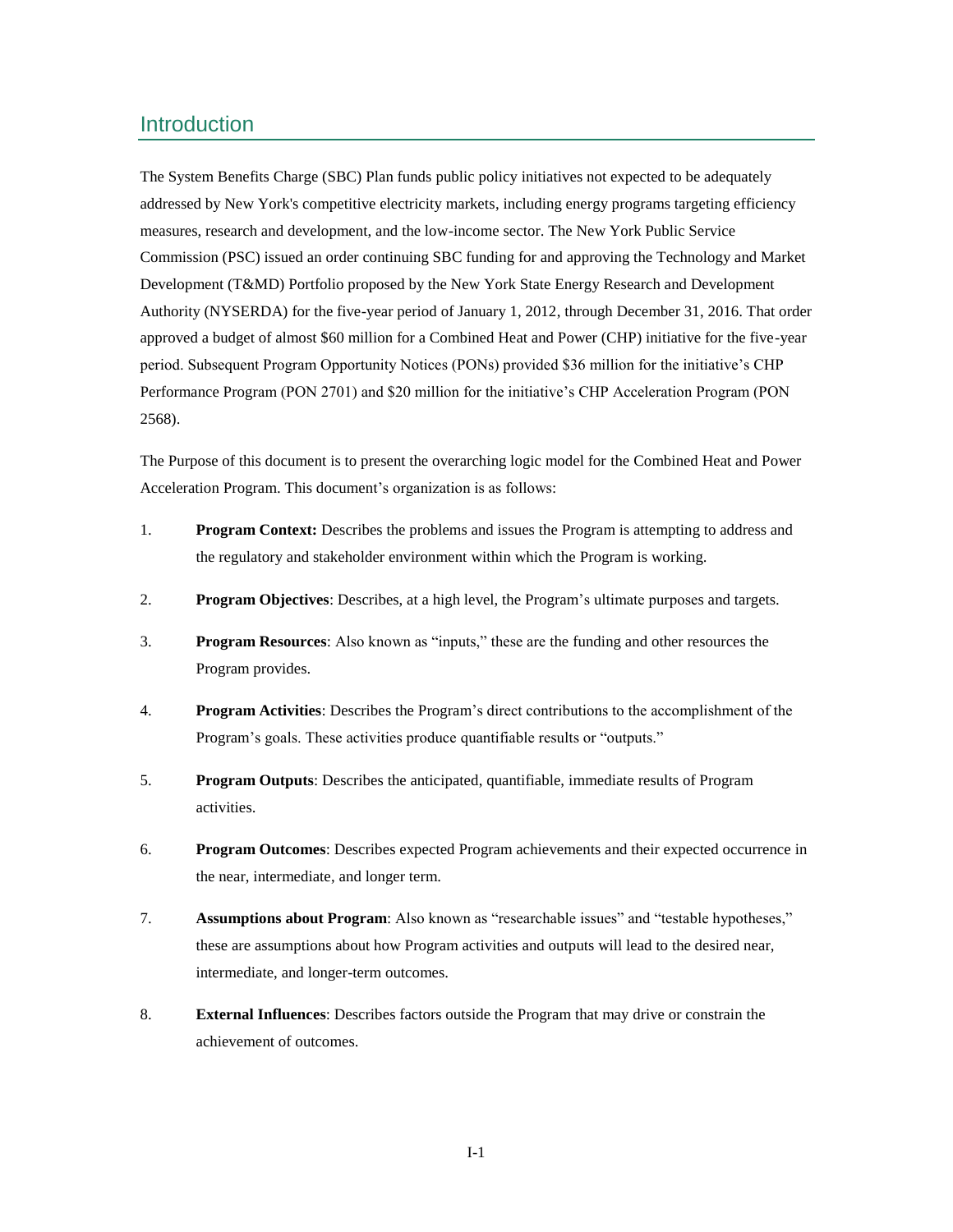Figure I-1 details the relationship between these eight items.



#### **Figure I-1. Program Design Template**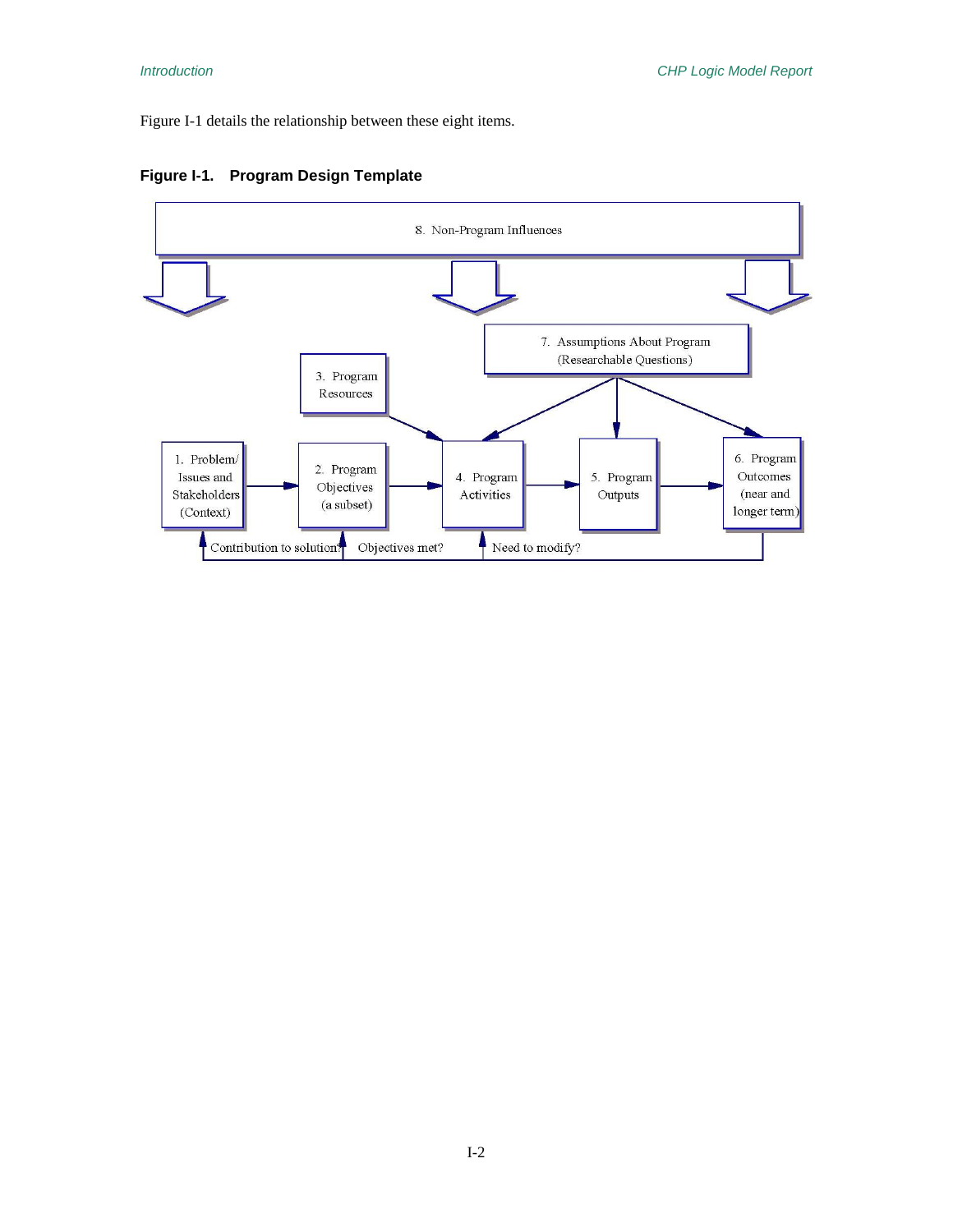## 1 Program Context and Design

This section describes the regulatory and stakeholder context for NYSERDA's CHP Acceleration Program, including a discussion of circumstances that limit the adoption of CHP in New York State. The section concludes with an overview of Program design considerations.

#### 1.1 Context

 $\overline{a}$ 

Deployment of CHP is widely recognized as a successful approach to reduce site energy costs and grid constraints, to enhance site power-supply reliability and flexibility, and to support economic development and overall energy efficiency. Achieving these benefits is constrained by barriers, risks, and limited market experience with CHP technologies. More specifically, widespread implementation is hindered by interconnection and environmental challenges, the complexity and cost of projects, and the need for proof of performance and persistence. The CHP Acceleration Program responds to these challenges by seeking to advance CHP technologies and systems, reduce investment risk, accelerate marketplace adoption, drive and prove high levels of energy and environmental performance, and open pathways to integrated economic development and renewable energy use. Techniques employed by the Program to ensure system performance and persistence of savings include metering, verification, commissioning, and recommissioning.

The United States Department of Energy (DOE) has made significant investment in U.S. manufacturers of CHP components to ensure individual components can be properly matched to create overall systems. $1$ These pre-engineered systems, including those assembled at New York factories, span all types of prime movers, including induction engines, inverter engines, synchronous engines, and microturbines. Many modules include pre-selected chillers that improve a CHP system's overall thermal usage and efficiency, and reduce electric demand by offsetting electric chiller use at the site.

Anticipated load growth in New York State, particularly in the state's densest urban areas, will increase demands on already stressed distribution grids. With dollar-per-megawatt-hour costs to electric ratepayers comparable to cost-effective commercial and industrial energy-efficiency programs, CHP programs can provide an alternative to new central generation plants.<sup>2</sup> Because CHP can operate during periods of peak

<sup>1</sup> For example, DOE awarded \$18.5 million in 2001 for development of first generation modular units, http://www.edcmag.com/articles/integrated-chp-offers-efficiency-gains-to-buildings-market; see also http://web.ornl.gov/sci/eere/PDFs/No1\_2002p9.pdf and http://www1.eere.energy.gov/industry/distributedenergy/pdfs/itp\_foa\_awards.pdf for DOE Funding Awards announced in 2010 for U.S.-based equipment manufacturers to engineer packaged CHP modules,

<sup>&</sup>lt;sup>2</sup> CHP funded through T&MD will be more energy efficient than incremental, electric-grid-supplied power due to the program required minimum fuel conversion efficiency and the elimination of electric transmission and distribution losses.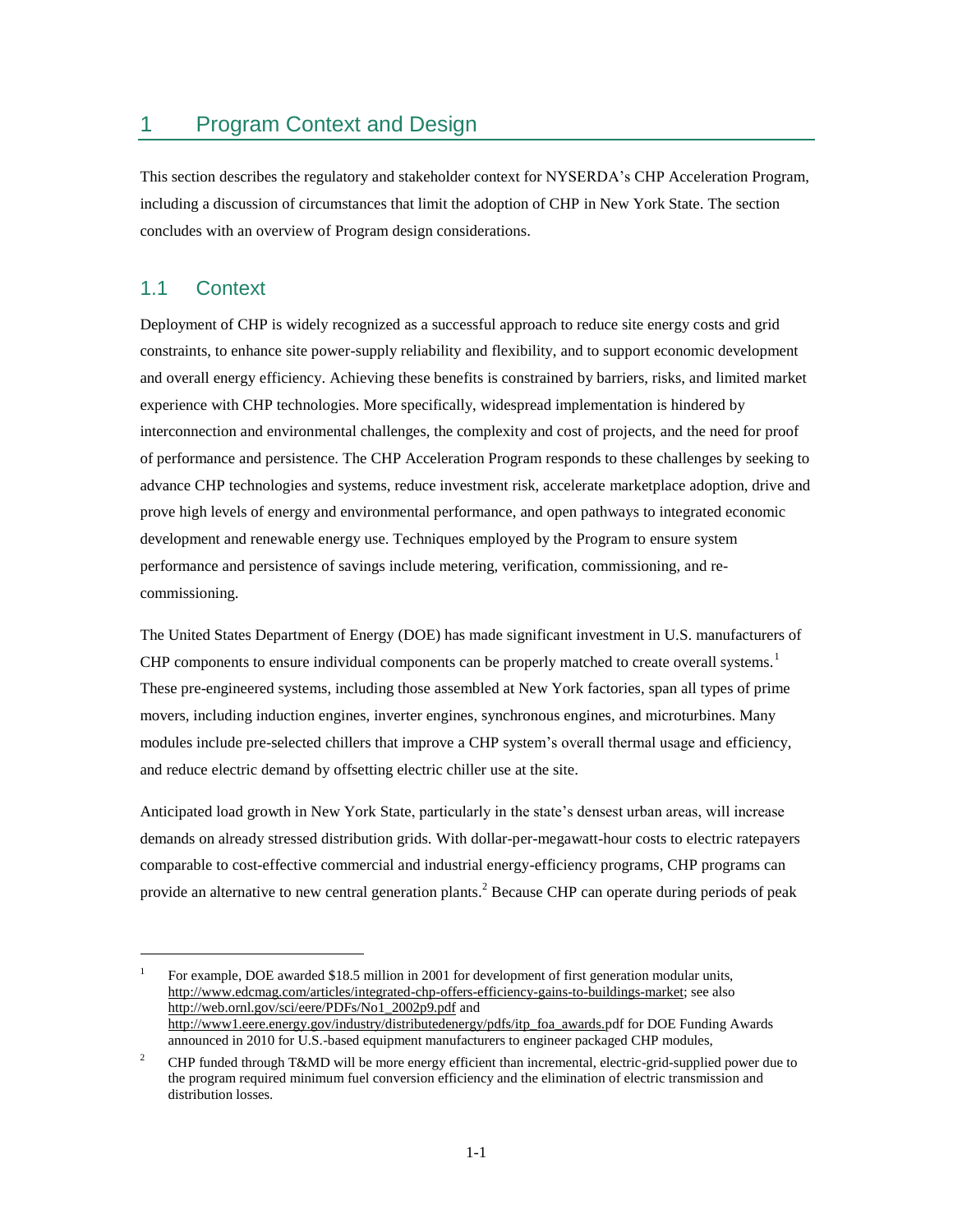$\overline{a}$ 

electric demand, these systems can provide efficient, reliable, clean power and peak-load reduction. CHP can also play a role in development of micro-grids to provide resiliency through redundancy within the power sector. This advantage was highlighted in the draft interim reports of the Commissions established by Governor Cuomo in the wake of Super Storm Sandy.

While CHP opportunities exist throughout New York State (up to 8,500 MW of technical potential), there is an abundance of opportunities concentrated in New York City. A 2002 study assessing opportunities to construct new CHP systems determined the technical potential in the New York City area to be 1,000 MW of capacity for systems greater than 5 MW, and an additional 3,500 MW of capacity for systems less than 5 MW. Of the latter, 2,000 MW of capacity reflects systems less than 1 MW.<sup>3</sup> Nevertheless, there are several critical barriers that need to be addressed to increase CHP substantially throughout the five boroughs of New York City. These barriers include lack of a well-coordinated approval process to allow firing-up newly-installed systems, and the overlapping jurisdictions of numerous regulatory authorities, such as the electric and various natural gas utilities, the steam utility where applicable, and the building and fire departments, each providing short-duration temporary approvals while awaiting comparable approvals from the others.

The skill sets required for CHP project development generally span three areas of expertise – financial, regulatory, and technical issues. Key market actors for CHP installations include manufacturers and distributors, Energy Service Companies (ESCOs), developers, engineers and owners' agents, contractors, and installers, operations and maintenance contractors, New York Independent System Operators, policymakers, NYSERDA, and third-party financiers. Some firms, especially ESCOs and developers, may offer customers some degree of integrated project services, including contractual arrangements where the firm owns and operates the system for the customer. Other firms, such as mechanical contractors, specialize in a particular discipline related to system design or installation.<sup>4</sup>

Wide-ranging factors, including federal tax policies, emissions regulations, state interconnection requirements, and local building codes, all affect the viability of installing CHP systems. According to the American Council for an Energy-Efficient Economy (ACEEE), New York State has some of the most favorable policies and incentives in the nation, ranking best in the area of financial incentives.<sup>5</sup>

Interconnection is one of the most critical policy-related issues for CHP. In 2009, New York simplified interconnection requirements for systems 2 MW and smaller, significantly reducing barriers to the

<sup>&</sup>lt;sup>3</sup> Combined Heat and Power Market Potential for New York State, Energy Nexus Group – Onsite Energy Corporation, 2002

<sup>4</sup> Casten, S. Recycled Energy Development. 2008. "Opportunity and Pitfall Trends Identified through NYSERDA's Involvement in a Large Portfolio of Projects." NYSERDA CHP in NYS: Past, Present, and Future Conference.

<sup>5</sup> Molina et al. 2010. *The 2010 State Energy Efficiency Scorecard*. American Council for an Energy-Efficient Economy.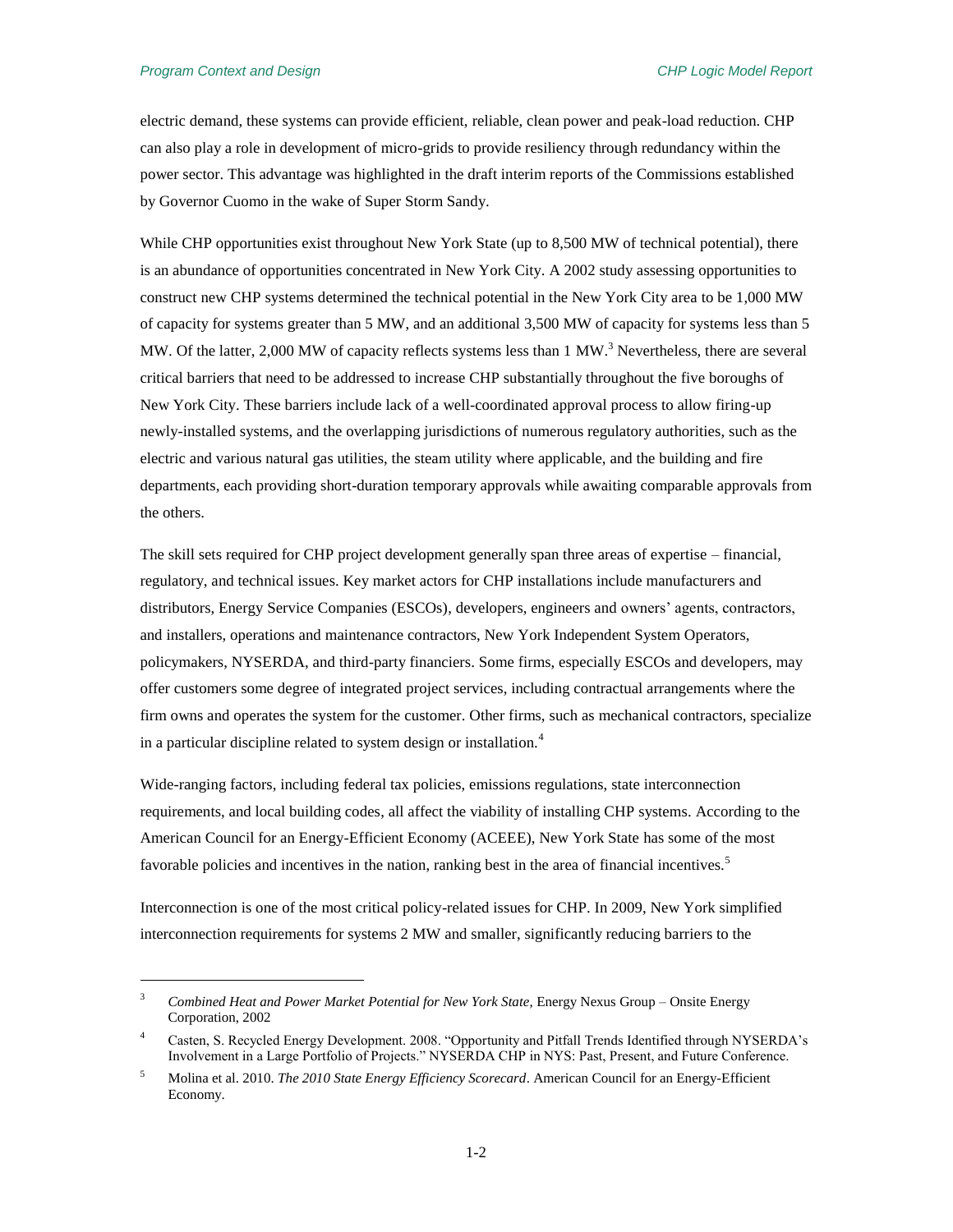$\overline{a}$ 

development of smaller CHP systems. However, issues surrounding interconnection of CHP in urban spot networks remain significant.

Standby rates are another key area of policy focus for the CHP market. Standby rates are utility tariffs that apply to customers with on-site generation who rely on the utility for a supplemental power supply. New York's standby rates, revised in 2003, address the need for CHP system owners to contribute to systemwide costs associated with ensuring that adequate generation and distribution capacity exists to serve load in the event CHP systems cannot.<sup>6</sup> While New York's standby rates are less onerous than some other states, the complexity of the rates may cause the perception they hurt the economic viability of some CHP systems.

The City of New York has taken a number of policy-related steps to improve market conditions for CHP, including setting an 800-MW target for clean CHP development by 2030, requiring a review of CHP viability for larger new construction and passing laws requiring efficiency upgrades in existing commercial buildings.

There is risk and uncertainty associated with virtually every factor that drives CHP project economics. Risk factors most commonly cited by market actors include commodity price uncertainty, regulatory risk, persistent economic recession and reduced incentives, and infrastructure-related barriers in New York City.

Market barriers to CHP development generally fall into the following categories: technical (infrastructure, logistics, and CHP complexities), financial (payback and competing investments), informational (knowledge and awareness), and institutional (policy and regulatory).

Financial barriers include the simple payback on CHP projects, that is, the number of years it takes for a project to generate cumulative savings that equal the project investment, which is often too long to attract investment. Other financial barriers include poor economic conditions and perceived risks associated with CHP technology. Although many decision-makers acknowledge a financial value for CHP-provided power during a grid outage, they are often unable or unwilling to monetize that value and incorporate it in their pro forma economic calculations.

Policy and regulatory barriers span a broad spectrum. They include utility-related issues such as interconnection and standby charges, air emissions permitting, building and fire code issues in the City of

The following orders established standby rates for New York utilities: Case 02-E-1108, Central Hudson Gas & Electric Corporation (issued December 4, 2003); Case 02-E-0551, Rochester Gas & Electric Corporation (issued July 29, 2003); Cases 02-E-0780 and 02-E-0781, Orange & Rockland Utilities, Inc. and Consolidated Edison Company of New York, Inc. (issued July 29, 2003); and Case 02-E-0779, New York State Electric & Gas Corporation (issued July 30, 2003). National Grid's standby rates were set as part of the utility's general rate proceeding in Case 01-E-0075, Niagara Mohawk Power Corporation - Merger and Rate Plan, Opinion No. 01-6 (issued December 3, 2001). These rates differ from those that apply to other utilities.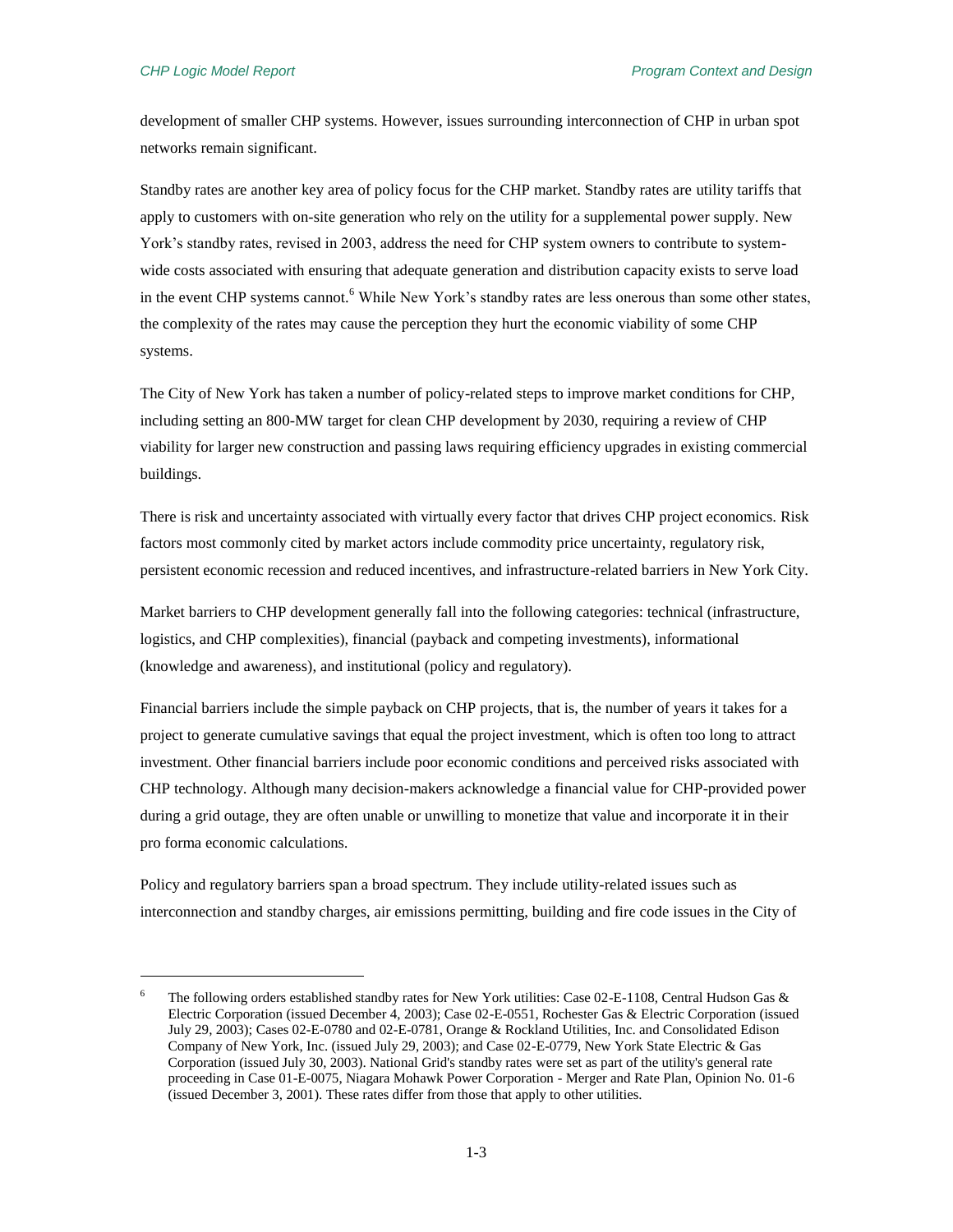New York, and uncertainty about the future of regulations and the availability of financial incentives. Certain clean CHP systems are exempt from standby rates through the end of 2015. When the exemption expires, standby rates may become a greater area of concern among CHP market actors. For projects in New York City, uncertain and often unexpectedly high costs for Con Edison to upgrade the natural gas line serving a facility have prevented several otherwise viable CHP projects from moving forward.

Emissions' permitting is also a barrier, primarily due to the risk the permitting process introduces to the development timeline, as well as the administrative burdens associated with regulatory compliance. Other barriers include:

- Uncertainty about the availability of financial incentives and the nature of regulatory requirements that may exist in the future.
- Low levels of knowledge and awareness of CHP opportunities.
- Siting, infrastructure, and logistical barriers.
- The fact that CHP is a non-essential investment competing with other investment priorities.
- Complexity of the CHP market and its development process.

Table 1-1 sets forth the issues or barriers to be addressed by the CHP Acceleration Program and the stakeholders affected by the barriers.

| Table 1-1. Issues to be Addressed by NYSERDA's CHP Acceleration Program |  |  |
|-------------------------------------------------------------------------|--|--|
|-------------------------------------------------------------------------|--|--|

|    | <b>Problem Area and Barriers</b>   | <b>Stakeholders Impacted or Involved</b>                                                          |
|----|------------------------------------|---------------------------------------------------------------------------------------------------|
|    | <b>Technical Barriers</b>          |                                                                                                   |
|    | • Siting and infrastructure issues | Owners, developers, architects, engineers, contractors,<br>installers, utilities, public agencies |
|    | • Complexity of the CHP market     | Owners, developers, manufacturers, distributors                                                   |
|    | • Complexity of CHP projects       | Owners, developers, manufacturers, distributors, engineers,<br>contractors, installers            |
| 2. | Economic Barriers                  |                                                                                                   |
|    | • Length of Payback                | Owners, developers, third-party financiers                                                        |
|    | • Macroeconomic conditions         | Owners, developers, third-party financiers                                                        |
|    | • Competing investment priorities  | Owners, developers                                                                                |
|    |                                    | Continued                                                                                         |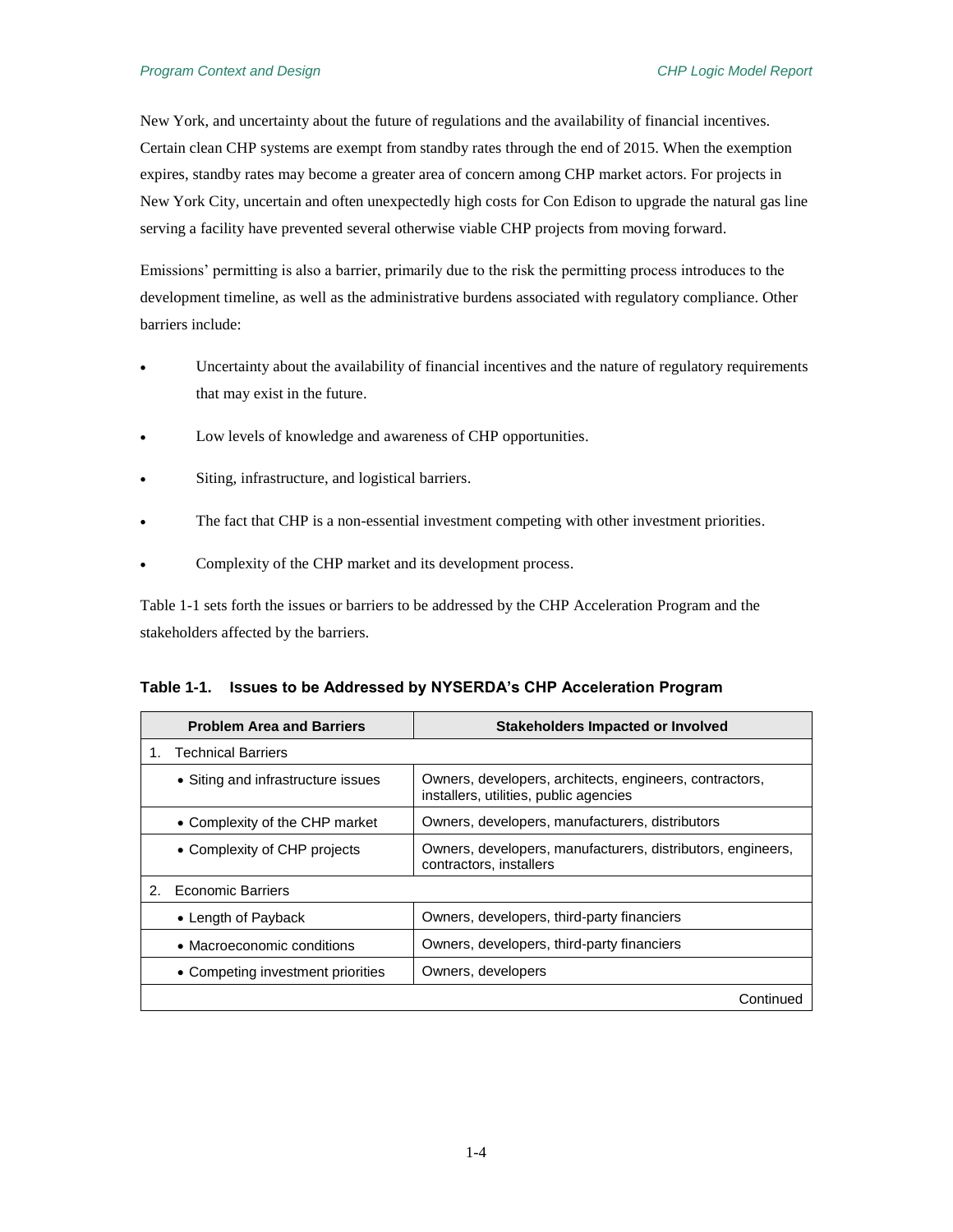$\overline{a}$ 

|                | <b>Problem Area and Barriers</b>           | <b>Stakeholders Impacted or Involved</b>                                                          |
|----------------|--------------------------------------------|---------------------------------------------------------------------------------------------------|
| 3.             | Informational Barriers                     |                                                                                                   |
|                | $\bullet$ Perceived risk                   | Owners, developers, third-party financiers                                                        |
|                | • Uncertainty of incentive availability    | Owners, developers                                                                                |
|                | • Low levels of knowledge and<br>awareness | Owners, developers, architects, engineers, contractors,<br>installers, utilities, public agencies |
| 4 <sub>1</sub> | <b>Institutional Barriers</b>              |                                                                                                   |
|                | • Interconnection and standby<br>charges   | Owners, developers, utilities, public agencies                                                    |
|                | • Emissions permitting                     | Owners, developers, public agencies                                                               |
|                | • Building and fire code issues<br>(NYC)   | Owners, developers, public agencies                                                               |
|                | • Regulatory change and<br>uncertainty     | Owners, developers, public agencies                                                               |

Earlier CHP projects demonstrated that addressing known barriers can reduce the time required for new system implementation. CHP modules in capacities of approximately one megawatt and less are commercially available and can be grouped to meet thermal and electric loads for a variety of building types and operating schedules. For end-use sectors with lower generating needs, more streamlined approaches may compensate projects that install megawatt-scale and smaller modules for the loss of "economy-of-scale." In particular, the New York State Standardized Interconnection Requirement (SIR) enhances the ability to accelerate the installation of new distributed generators of 2MW or less connected in parallel with utility distribution systems.

#### 1.1.1 NYSERDA Initiatives to Facilitate Adoption of CHP

The distributed nature of CHP provides the opportunity to advance diversity and reliability, minimize risk, provide efficiency, leverage non-utility private financing, and promote opportunities to integrate economic development, and renewable fuel. NYSERDA has long been at the forefront of efforts to promote and advance the adoption of CHP, and has provided financial support for CHP since 2000.<sup>7</sup> Beginning that year with PON 554, the CHP Demonstration Program used a competitive selection approach to enable intentional selection of a diverse portfolio of projects that would demonstrate CHP in a wide array of building types, sizes, and thermal needs. Consistent with the purpose of acquiring a diverse portfolio, it became evident that certain CHP configurations were ideally matched with certain buildings. However, the

NYSERDA's first PON for CHP was issued in 2000 (PON 554). As part of the second round of public benefits programs (SBC2), four additional PONs were released that supported CHP (536, 669, 750, and 800). PONs released to support CHP projects under the third round of SBC funding (SBC3) in 2006 through 2010 included PONs 914, 1043, 1178, 1241, 1931, and 2373. PONS 2568 and 2701 issued under the CHP initiative's SBC4 funding, complete the list of NYSERDA's financial support to promote CHP.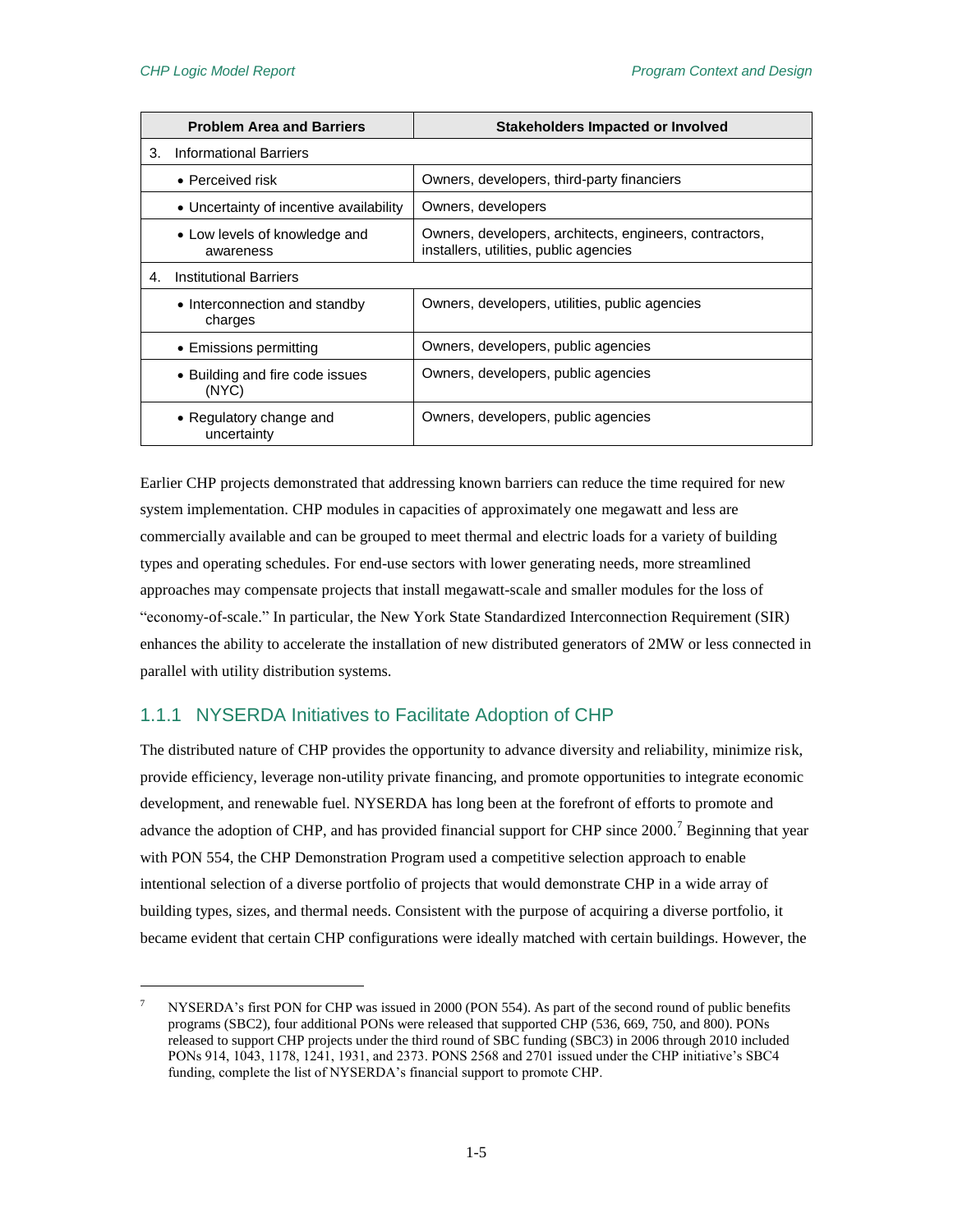Demonstration Program, designed for portfolio breadth, was not suited to fund replications of those ideal configurations.

To support replication and further adoption of optimal CHP configurations, NYSERDA launched the CHP Performance Program approximately six years ago as a companion to the CHP Demonstration Program. The overall success of the CHP Demonstration Program in amassing an extensive and diverse portfolio and in identifying a suite of ideal system and building configurations has diminished the need to demonstrate additional configurations. Thus, the CHP Demonstration Program has sunset, and the CHP Acceleration Pilot Program has begun. While the CHP Demonstration Program used a competitive selection format based on an episodic call for proposals, the CHP Performance Program and the CHP Acceleration Pilot use standard-offer approaches as described in greater detail in the following section on program design.

## 1.2 Design

The CHP Acceleration Program is part of NYSERDA's T&MD Portfolio. That portfolio contains nine initiatives in the following three categories: Power Supply and Delivery, Building Systems, and Clean Energy Infrastructure. The Power Supply and Delivery category includes three of the portfolio's nine initiatives. One of the three Power Supply and Delivery initiatives is Combined Heat and Power (Figure 1-1).



**Figure 1-1. Technology and Market Development Portfolio**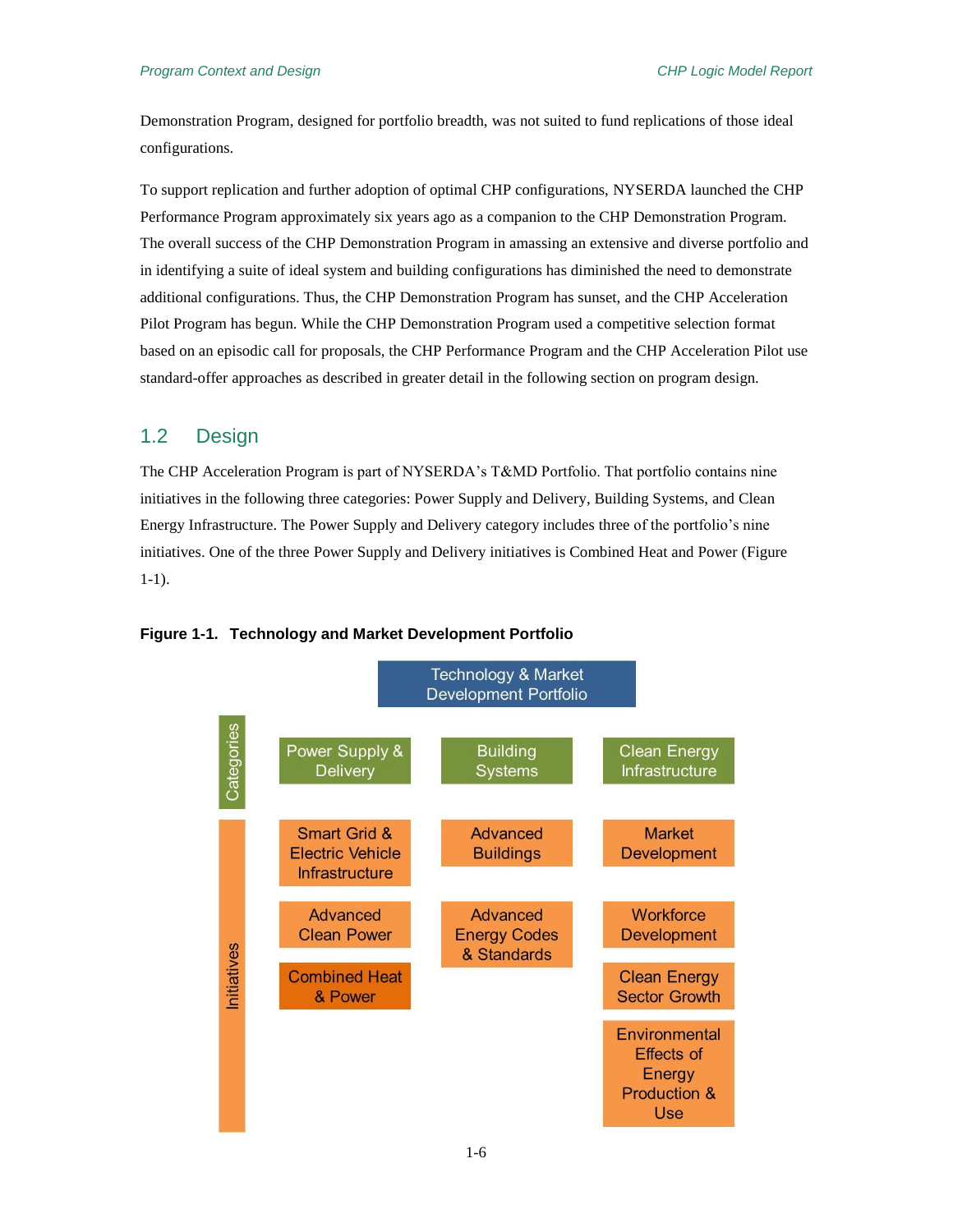$\overline{a}$ 

The Combined Heat and Power initiative is statewide, except for parts of Long Island, and is focused on Consolidated Edison's service territory.<sup>8</sup> The initiative is intended to reduce market barriers to the use of CHP technologies and to increase customer acceptance of CHP systems. It includes two programs: the CHP Performance Program provides performance incentives to gas-fired CHP systems, with an aggregate nameplate greater than 1.3 MW, that provide summer on-peak-demand reduction; the CHP Acceleration Program provides incentives for the installation of certain pre-qualified and conditionally qualified, modular CHP systems by approved CHP system vendors. The CHP Performance Program is administered by NYSERDA's Deployment staff, and the CHP Acceleration Program is administered by NYSERDA's Research and Development staff. Only the CHP Acceleration Program is addressed by this logic model report.

NYSERDA employs three types of standard offer programs. The simplest of the three formats is a menudriven rebate structure, which might be used for a motors program where purchase and installation of specific motors qualifies the end user for a standard rebate scaled to the horsepower of the motor. These incentives would typically be on the order of hundreds of dollars.

A more complex type of standard-offer program is one with a pseudo-performance design; efficiency measures undergo computer modeling of their anticipated performance under site-specific conditions and the predicted performance is used to calculate an incentive. NYSERDA's Renewable Portfolio Standard On-site Wind Program uses this model; a customer selects from a list of pre-approved wind turbines and chooses the height of the tower to which it will be mounted; the turbine's performance is modeled based on the turbine's power curve and the known variations of wind speed at the turbine's mounted elevation in the customer's location, yielding a prediction of annual kilowatt-hours of electric generation. The incentive is a standard offer scaled to the modeled annual kilowatt-hour production. These incentives might be on the order of tens of thousands of dollars.

The most complex standard offer format is wholly performance based; energy consumption is metered at the proposed site to determine baseline energy use. Following implementation of efficiency measures, additional metering occurs. The incentive is scaled to the actual annualized energy use reduction that results from the implemented measures. This is the format the CHP Performance Program has used. Its incentives might be on the order of one to two million dollars.

<sup>8</sup> Operating Plan for Technology and Market Development Programs (2012-2016), Second Revision, February 15, 2013, p. 9-25.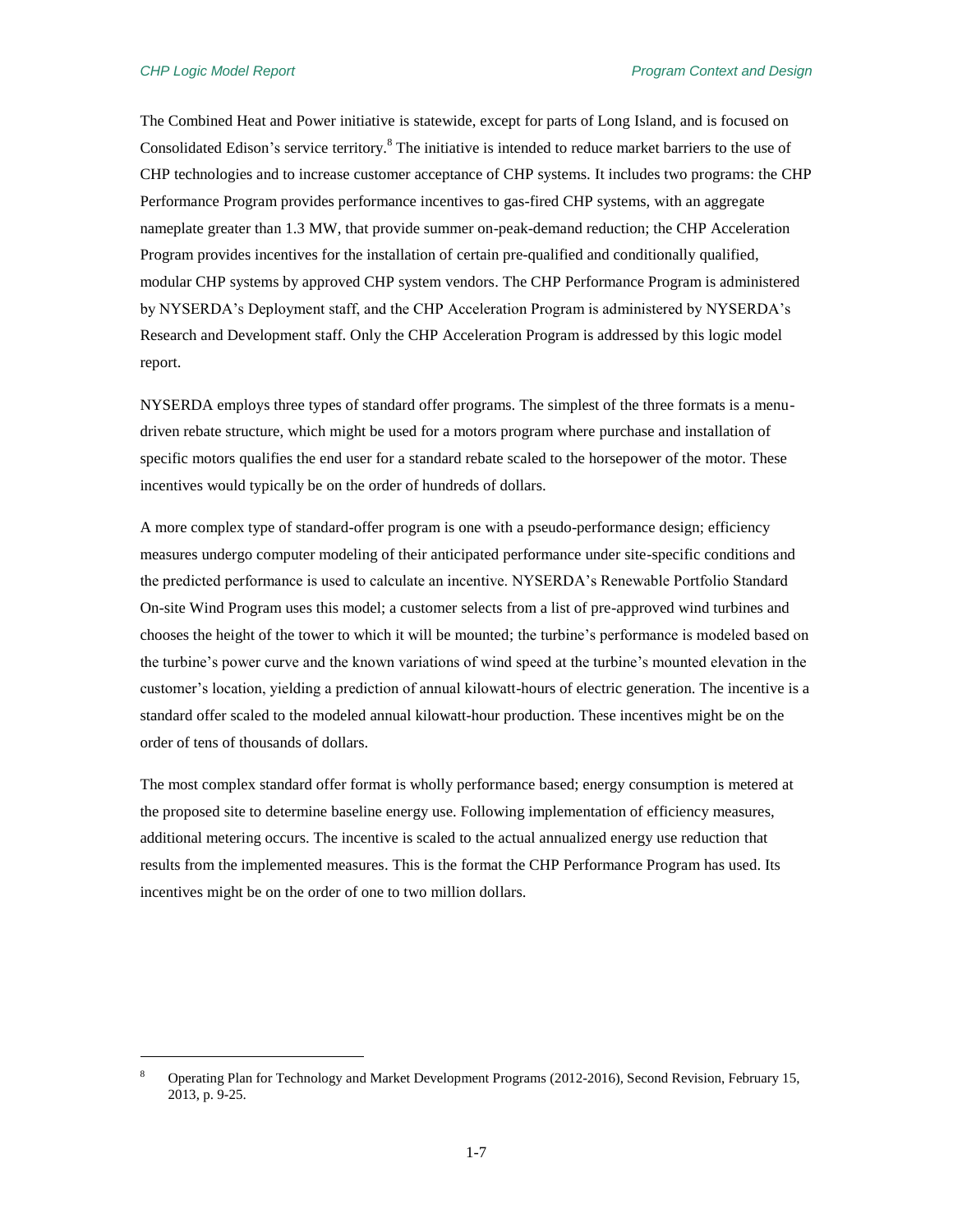The CHP Acceleration Program is a pilot effort to explore whether the simplest type of standard-offer prescriptive-rebate program can effectively accelerate the adoption of an efficiency measure as complex and expensive as CHP. Key features of the Program include:

- Pre-approval of select makes and models of pre-engineered, packaged (modular) CHP units,
- Identification of a single party (the module vendor) to whom both the building-site owner and NYSERDA can look for resolution of all issues pertaining to the purchase, installation, maintenance, and performance of each system installed with Program assistance,
- Assignment of a specific rebate amount to each pre-approved module,
- Development of a sizing guideline for streamlined matching of site needs to pre-approved modules,
- System commissioning and re-commissioning events,
- Financial incentives that support flexible implementation of multiple combined modules so long as their combined generating capacity in a given setting does not exceed the 1.3 MW Program limit, and
- Bonus financial incentives for CHP systems installed to support "critical infrastructure," including but not limited to a facilities of refuge, and/or bonus financial incentives for CHP systems installed in "Target Zones" within the Con Edison territory.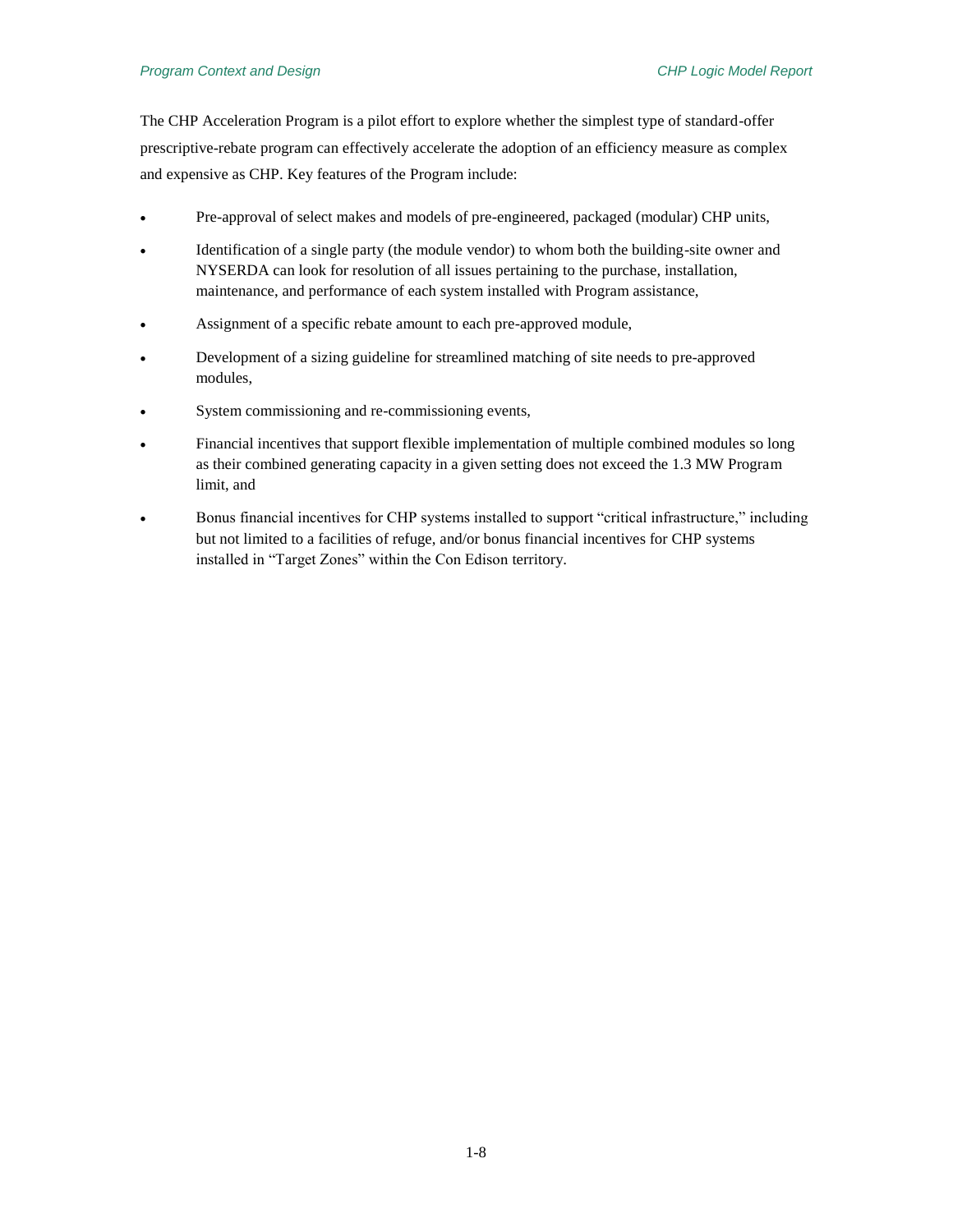## 2 Program Goals

 $\overline{a}$ 

This section describes, at a high level, the purpose and objectives of the CHP Acceleration Program.

As mentioned above, the CHP Acceleration Program is a pilot research-and-development effort to explore whether the simplest type of standard-offer prescriptive-rebate program can effectively accelerate the adoption of an efficiency measure as complex and expensive as CHP. Two key ancillary goals follow from this fundamental goal.

As the Program's name indicates, one of the key ancillary goals is to accelerate the adoption of CHP systems in New York State. The Program expects to do this by providing vendor incentives for the installation of appropriately sized, packaged CHP systems. More specifically, the incentivized systems are pre-qualified, modular systems that fall within the size range of 50 kW through 1.3 MW.<sup>9</sup> Pre-qualified systems are listed in an online catalog that includes system sizing guidelines for common building types, an overview of each included system's technical specifications, and a predetermined, or prescriptive, incentive for each system.

The second key ancillary goal follows from the first. The CHP Acceleration Program seeks to increase awareness of and familiarity with modular CHP systems by providing outreach and education, demonstration and testing, and dissemination of performance data and lessons learned from the increased deployment of these systems. In short, the CHP Acceleration Program is intended to reduce technical, financial, and informational market barriers to the use of CHP technologies, resulting in increased acceptance and use of CHP systems.

Achievement of these goals will directly address circumstances that limit the adoption of CHP.

The use of pre-engineered packages will eliminate concerns about compatibility and integration of system components, and direct the focus of a project's design team to remaining challenges, such as proper matching of a site's needs to an appropriate package. Program development of a sizing guideline will streamline and address that concern. The identification of the system vendor as solely responsible for resolution of all issues pertaining to the purchase, installation, maintenance, and performance of each system, will address uncertainties about, and even avoidance of, those responsibilities that can occur when separate parties undertake each of those steps.

<sup>9</sup> In its July 25, 2011 response to questions from DPS Staff, NYSERDA stated that all projects under both programs will be required to have a design-basis of at least 60% fuel conversion efficiency, and all equipment will be required to meet environmentally clean emissions ratings. "NYSERDA Response to June 23, 2011, Department of Public Service Letter," p. 45.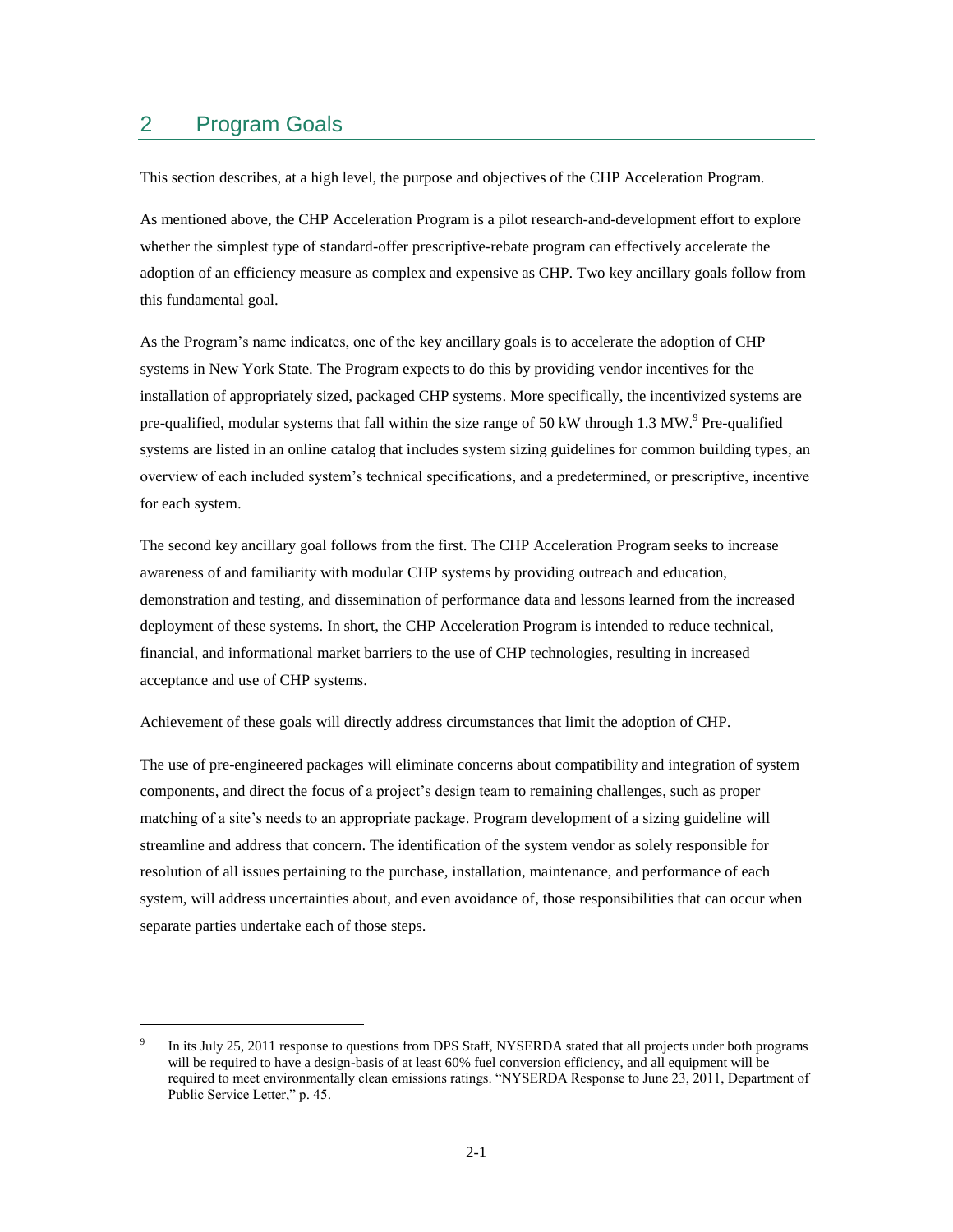Assigning sole responsibility for the systems to system vendors will also result in a restructuring of this marketplace. By placing the equipment vendor "at the center of the universe" for a CHP project, vendors will become part of the design team earlier in the project design process, diminishing the opportunity for incompatible or sub-optimal designs by consulting engineers who have sometimes unwittingly proceeded based on incomplete or inappropriate building or system information that could occur if a CHP system is being procured from a vendor at an "arm's length" transaction. This approach will also establish the equipment vendor as an appropriate repository for lessons learned regarding their equipment.

The use of pre-engineered packages will also address institutional barriers to the use of CHP. According to NYSERDA staff, utility personnel have indicated over the past decade that each CHP project appeared to be one-of-a-kind, requiring extensive scrutiny. Standardization that will occur from replication of packages will provide an opportunity for utility personnel, and building and fire-department inspectors, to gain familiarity and comfort with specific repeatable designs. To facilitate this beneficial objective, the two utilities in New York State whose service territories have seen most of the installations of CHP systems (Con Edison, and National Grid), have been enlisted to review package designs for Program pre-approval. Thus, subject to site-specific conditions, the pre-approved packages will be free from inherent attributes that would cause those utilities to reject them.

An additional benefit of designing the CHP Acceleration Program in the standard offer format, as distinguished from the competitive program format used in the CHP Demonstration Program, is the resulting repositioning of NYSERDA's role relative to CHP projects. From previously judging the competitions upon receipt of a project proposal, NYSERDA's role in the CHP Acceleration Program becomes one of endorsing a cadre of equipment vendors prior to receipt of a project application. This new role enhances NYSERDA's ability to conduct outreach and assist the vendors with customer acquisition, such as through a series of "CHP Expo" events used to introduce interested building owners to the preapproved vendors. These Expos, aimed at customer engagement, will complement NYSERDA's traditional CHP conferences, which are intended to help actors in the CHP market (such as equipment vendors and consulting engineers) understand the latest trends in the marketplace.

Finally, the Program will further the public policy goals of increased grid reliability and resiliency. Specifically, CHP systems supported by the Program must have the ability to run in parallel with the utility grid to save energy and reduce energy costs on an every-day basis, and must also have the ability to run independently during a grid outage to provide power to priority loads at the site. Program supported sites that are subject to flooding require the CHP system to be sited in a "high and dry" location.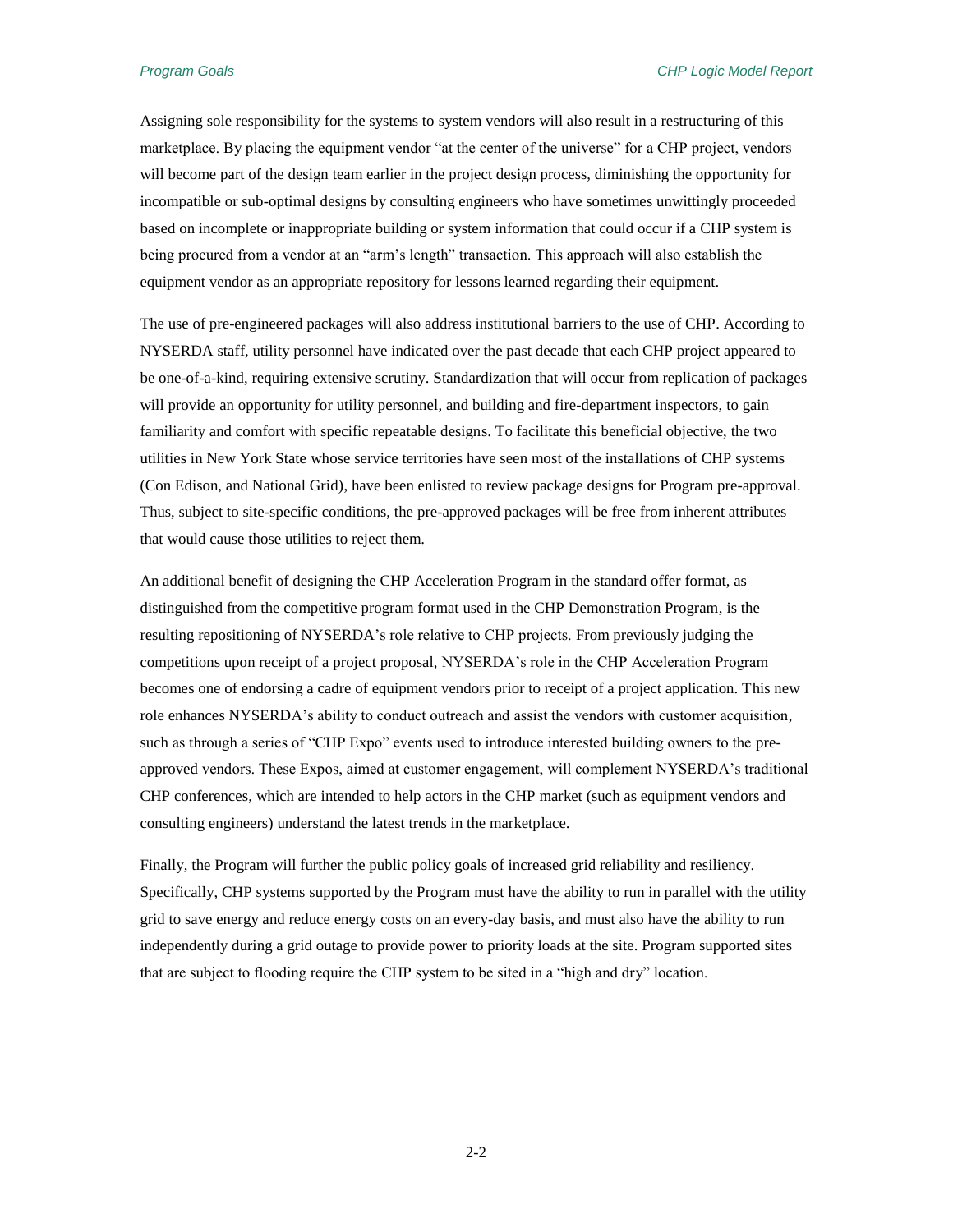This section describes the resources or inputs available to the Program, and the Program activities that will be generated and supported by those inputs.

#### 3.1 Resources

The ability of NYSERDA's CHP Acceleration Program to produce the expected outputs and to achieve its desired outcomes (Section 4) is related to the level and effectiveness of the Program's inputs, that is to the level and effectiveness of the resources available to the Program. The CHP Acceleration Program's inputs fall into four broad categories: funding, NYSERDA staff resources, external resources, and other intangible resources.

#### 3.1.1 Funding

At the time of the October 2011 PSC order approving the T&MD Portfolio proposed by NYSERDA for the five-year period of January 1, 2012, through December 31, 2016, projected SBC4 funds were inadequate to underwrite the portfolio of programs in full. The order approved a budget of almost \$60 million for a CHP initiative for the five-year period, but only funded about one-third of that amount. The difference in annual CHP program costs between this authorization and projected SBC collections was to be derived from a source or sources other than the SBC.<sup>10</sup> A subsequent PSC order on December 17, 2012, authorized NYSERDA to use funds made available by reductions to the budgets of two EEPS programs to fund the CHP initiative in full within the T&MD Portfolio.<sup>11</sup>

An annual budget of \$5 million for a five-year total of \$25 million was authorized for the Acceleration Program.<sup>12</sup> PON 2568 offers \$20 million of that amount as available for incentives over the Program's fiveyear duration.

#### 3.1.2 Staff Resources

 $\overline{a}$ 

NYSERDA staff who manage and oversee the CHP Acceleration Program have been involved with designing and issuing 10 of the 11 CHP PONs (that is, the 10 PONs that constituted the CHP Demonstration Program) preceding the current CHP initiative, and have actively participated in the

<sup>10</sup> *Case 10-M-0457, In the Matter of the System Benefits Charge IV, Order Continuing the System Benefits Charge and approving an Operating Plan for a Technology and Market Development Portfolio of Systems Benefit Charge Funded Programs*, October 24, 2011, p. 14.

<sup>11</sup> *Case 10-M-0457, In the Matter of the System Benefits Charge IV, Order Modifying Budgets and Targets for Energy Efficiency Portfolio Standard Programs and Providing Funding for Combined Heat and Power and Workforce Development Initiatives*, December 17, 2012, p. 59.

<sup>12</sup> NYSERDA, *Operating Plan for Technology and Market Development Programs* (2012-2016), Second Revision, February 15, 2013, p. 9-29.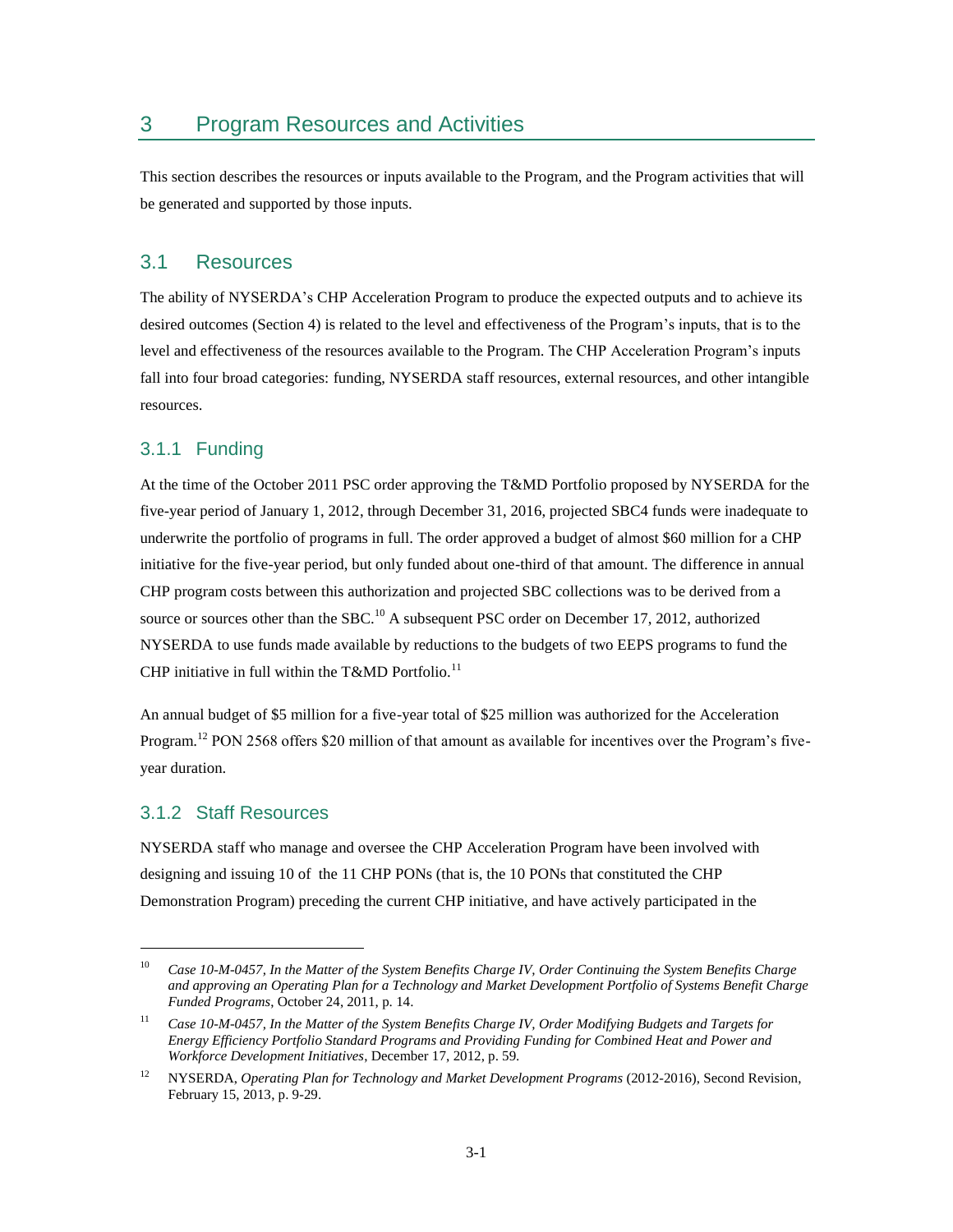management of the CHP Demonstration Program associated with those 10 PONs. During the 2000 through 2010 time frame, NYSERDA staff were involved with 95 completed, program-funded projects with a total generating capacity of 111 MW.

CHP Acceleration Program staff have participated in and gained insights from earlier process and impact evaluations of NYSERDA's CHP programs, and have participated in the creation of a 2011 market characterization assessment of CHP in New York State. NYSERDA staff brings this background of program management experience, market knowledge, and experience specifically with the details of an array of CHP installation sizes, types, and locations to the administration of the CHP Acceleration Program.

#### 3.1.3 External Resources

An external Program resource that will contribute to the achievement of the Program's goals is the expertise of qualified CHP vendors. In addition to requiring pre-qualification of the vendors' CHP modules, the CHP Acceleration Program requires vendors to undertake all aspects of vending, installing, servicing, maintaining, and warranting their pre-qualified systems for a minimum of five years from the date of electric grid interconnection approval.

To augment staff experience, the Program expects to contract with third parties who can provide additional specialized expertise in the areas of customer outreach and education, assisting customers to identify appropriate systems from the Program's extensive catalog of pre-approved CHP modules, and for system recommissioning.

Other external resources available to support Program activities are the Environmental Protection Agency (EPA) and the DOE's Northeast CHP Technical Assistance Partnership.

#### 3.1.4 Intangible Resources

Intangible resources underpinning the CHP Acceleration Program include NYSERDA's credibility with its many stakeholders. This credibility is based substantially on longstanding relationships of NYSERDA and its staff with those stakeholders who include other public agencies, utilities, both for-profit and nonprofit private businesses and organizations, and end-use customers among other stakeholders.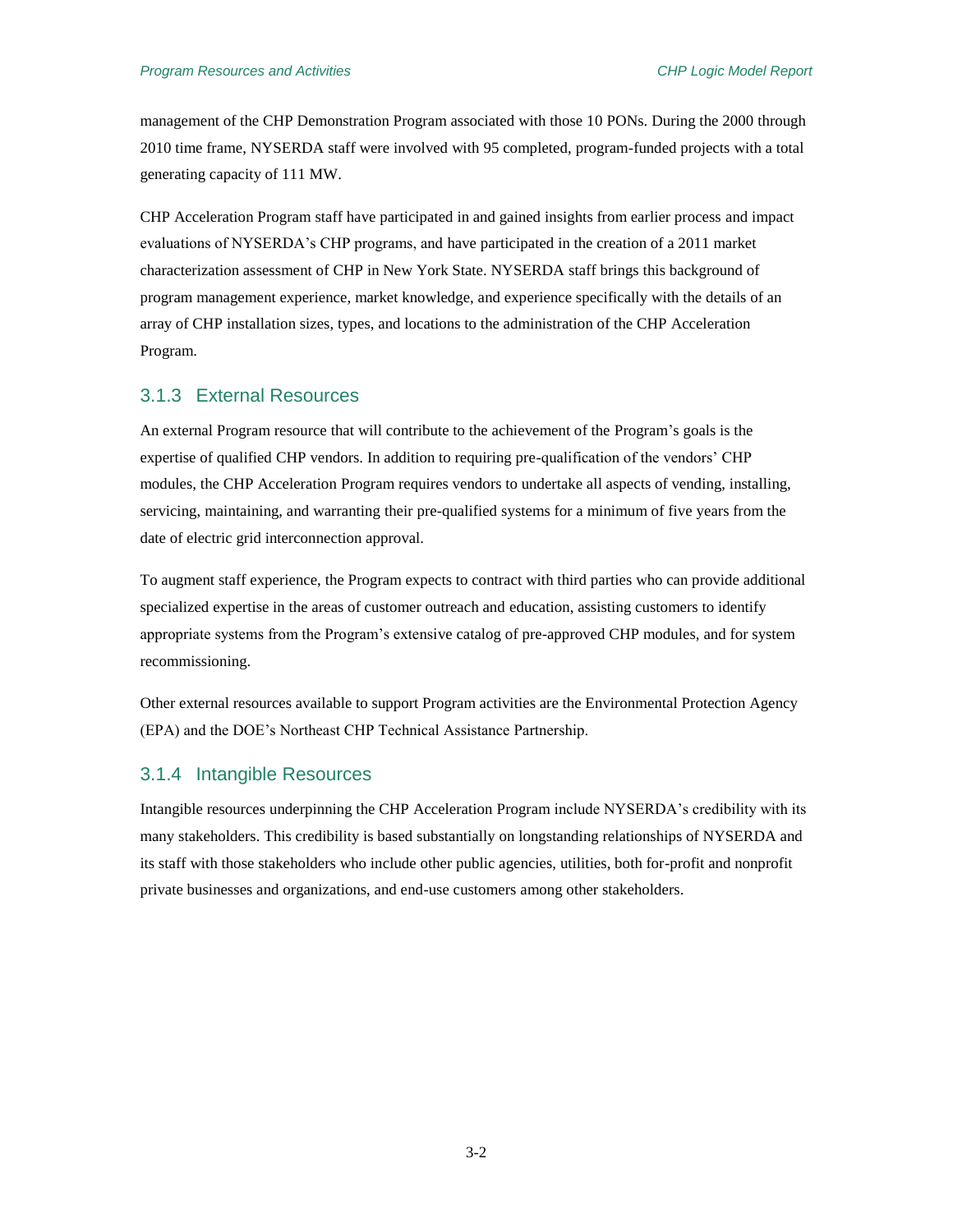Table 3-1 provides a list of the Program resources that will contribute to the Program's results.

| Table 3-1. |  | <b>Program Resources (Inputs)</b> |  |
|------------|--|-----------------------------------|--|
|------------|--|-----------------------------------|--|

| <b>Funding</b>                                         |  |  |
|--------------------------------------------------------|--|--|
| $\bullet$ Funding                                      |  |  |
| <b>NYSERDA Staff Resources</b>                         |  |  |
| • Program management experience                        |  |  |
| • Market knowledge                                     |  |  |
| • CHP experience                                       |  |  |
| <b>External Resources</b>                              |  |  |
| • Vendor expertise                                     |  |  |
| • Third-party contractor expertise                     |  |  |
| • Other agency expertise                               |  |  |
| <b>Intangible Resources</b>                            |  |  |
| • NYSERDA's credibility                                |  |  |
| • Staff and agency relationships with key stakeholders |  |  |

## 3.2 Activities

The CHP Acceleration Program's goals are expected to be achieved through the implementation of five categories of activities. These categories include:

- Development and ongoing updating of a catalog of pre-qualified modularized CHP systems.
- Customer outreach and education.
- Providing financial and technical assistance.
- Monitoring and proving persistence of savings.
- Technology transfer efforts.

As mentioned earlier, the Program's catalog includes system sizing guidelines for common building types, an overview of each included system's technical specifications, and a predetermined, or prescriptive, incentive for each system.

The simplicity of the Program's prescriptive standard-offer approach to incentivizing CHP systems is novel. To ensure that prospective customers become aware of this straightforward approach and are encouraged to undertake a project with a technology that may be new to them, the Program will provide customer outreach and education through a third-party contractor.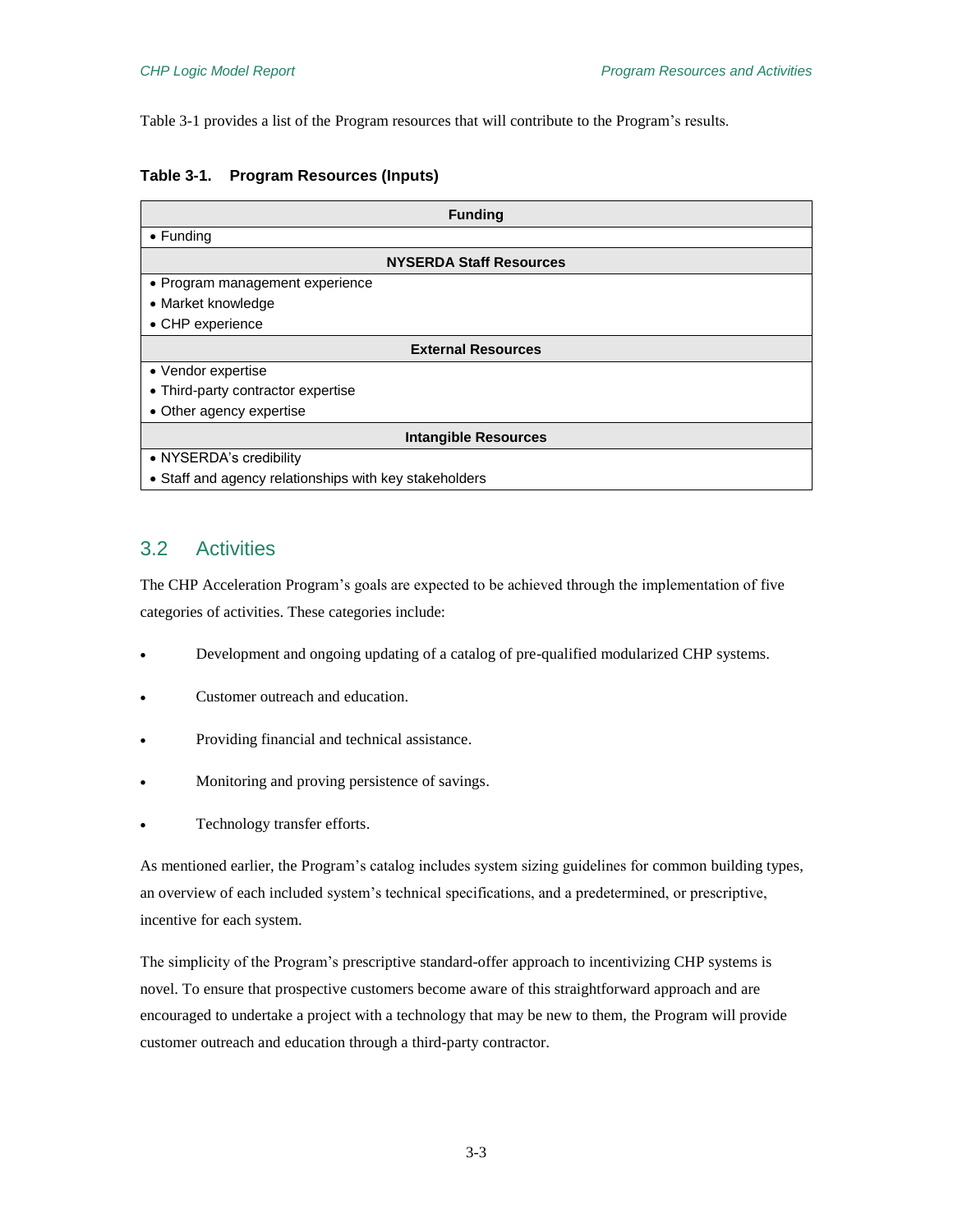#### *Program Resources and Activities CHP Logic Model Report*

The incentives listed in the CHP Acceleration Program catalog comprise the financial support provided by the Program. Those incentives are intended to address financial barriers to the installation of CHP.

Technical assistance for building owners (customers) offered by the Program includes providing referrals to agencies and programs such as the EPA, the DOE's Northeast CHP Technical Assistance Partnership, NYSERDA's FlexTech Program, and other resources that can assist analysis of the applicability and sizing of CHP for a given site. Project scoping will be facilitated by an "ombudsperson," that is, a third-party expert who can assist a customer to sort through the extensive array of modules available in the Program catalog and identify a set of the most appropriate systems for their building. Further technical assistance will be provided by facilitating an invitation for prospectuses from the identified vendors and assisting the customer to interpret the differences between project prospectuses furnished by the selected vendors. This assistance includes system comparisons based on overall economics and other features of importance to the customer such as ownership versus leasing.

The CHP Acceleration Program will monitor and prove persistence of savings by requiring all CHP systems installed through the Program to be instrumented so their performance, including thermal use, can be measured on 15-minute intervals. Site owners must also provide a phone line or Internet connection so the performance data can be automatically uploaded to NYSERDA's CHP performance website on a daily basis for at least three years, where the data are available to the public. In addition to this required automated CHP system performance monitoring and reporting, the system vendor must also submit annually for three years a report that summarizes the performance metrics of the system. Further, to assure persistence of savings, NYSERDA requires each system to be re-commissioned at NYSERDA's expense between its  $12<sup>th</sup>$  and  $24<sup>th</sup>$  month of operation.

Technology transfer activities to broadcast Program experiences and lessons learned will be broad-based, and will include the development of case studies and best-practices guidebooks, demonstration and testing events, analyses of barriers that may continue to hinder CHP policy and technology initiatives, presentations at conferences and seminars, and publication of web-based materials.

3-4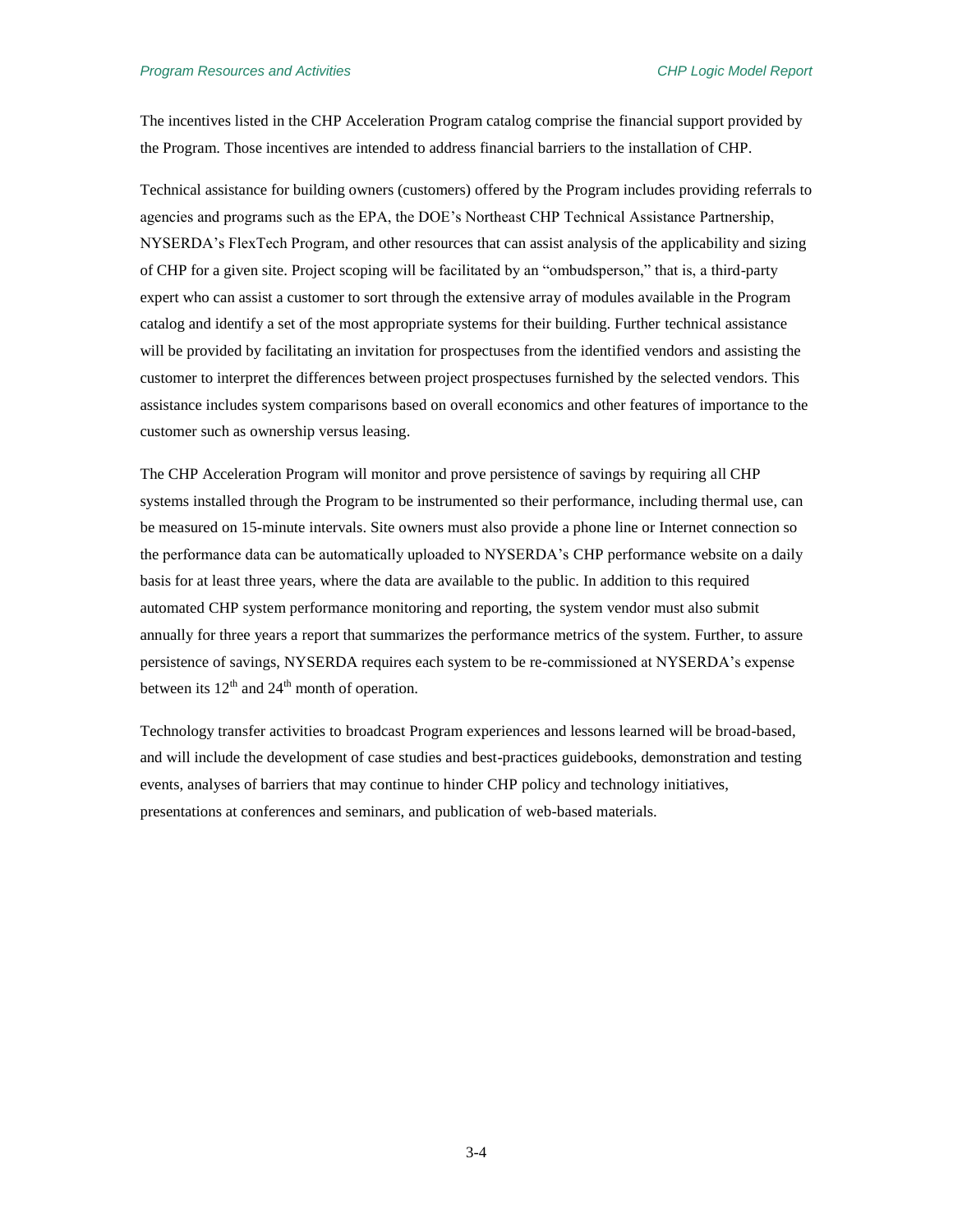## 4 Outputs, Outcomes, and External Influences

This section describes program outputs, program outcomes, and influences that are external to the program that can facilitate or impede the achievement of a program's outcomes. At the outset, it is important to distinguish between outputs and outcomes. Outputs are the immediate measurable results of program activities. These results are typically easily identified and quantified, often by reviewing program records. Outcomes are the expected market effects of a program. They are anticipated by, and frequently the same as program goals and objectives. Outcomes vary depending on the time period being assessed. On a continuum, program activities lead to immediate program outputs that, if successful, collectively work toward achievement of anticipated short-term, intermediate-term, and long-term program outcomes.

## 4.1 Outputs

The following table lists the CHP Acceleration Program's activities as described in section 3.2 above, and shows the corresponding outputs that will be produced by those activities.

| <b>Activities</b>                                | <b>Outputs</b>                                   |  |
|--------------------------------------------------|--------------------------------------------------|--|
| A1: Pre-qualification of CHP vendors and modules | • OP1: RFI 2568                                  |  |
|                                                  | • Catalog of pre-approved modules                |  |
|                                                  | • List of pre-qualified vendors                  |  |
|                                                  | • Sizing guidelines                              |  |
| A2: Customer outreach and education              | • OP2: PON 2568                                  |  |
|                                                  | • Outreach events (especially "CHP expo" events) |  |
|                                                  | • Website and marketing collateral               |  |
|                                                  | • Project scoping                                |  |
| A3: Financial and technical assistance           | • OP3: Incentives                                |  |
|                                                  | • Application assistance                         |  |
|                                                  | • System selection assistance                    |  |
|                                                  | • References to other resources                  |  |
| A4: Technology transfer                          | • OP4: Demonstration and testing events          |  |
|                                                  | $\bullet$ Case studies                           |  |
|                                                  | • Best-practices guidebook                       |  |
| A5: Monitor and prove persistence of savings*    | • OP5: Commissioning events                      |  |
|                                                  | $\bullet$ Performance data                       |  |
|                                                  | • Vendor reports                                 |  |
|                                                  | • Recommissioning events                         |  |

#### **Table 4-1. Program Activities and Associated Outputs**

\* The outputs from this activity will also contribute to the technology transfer outputs.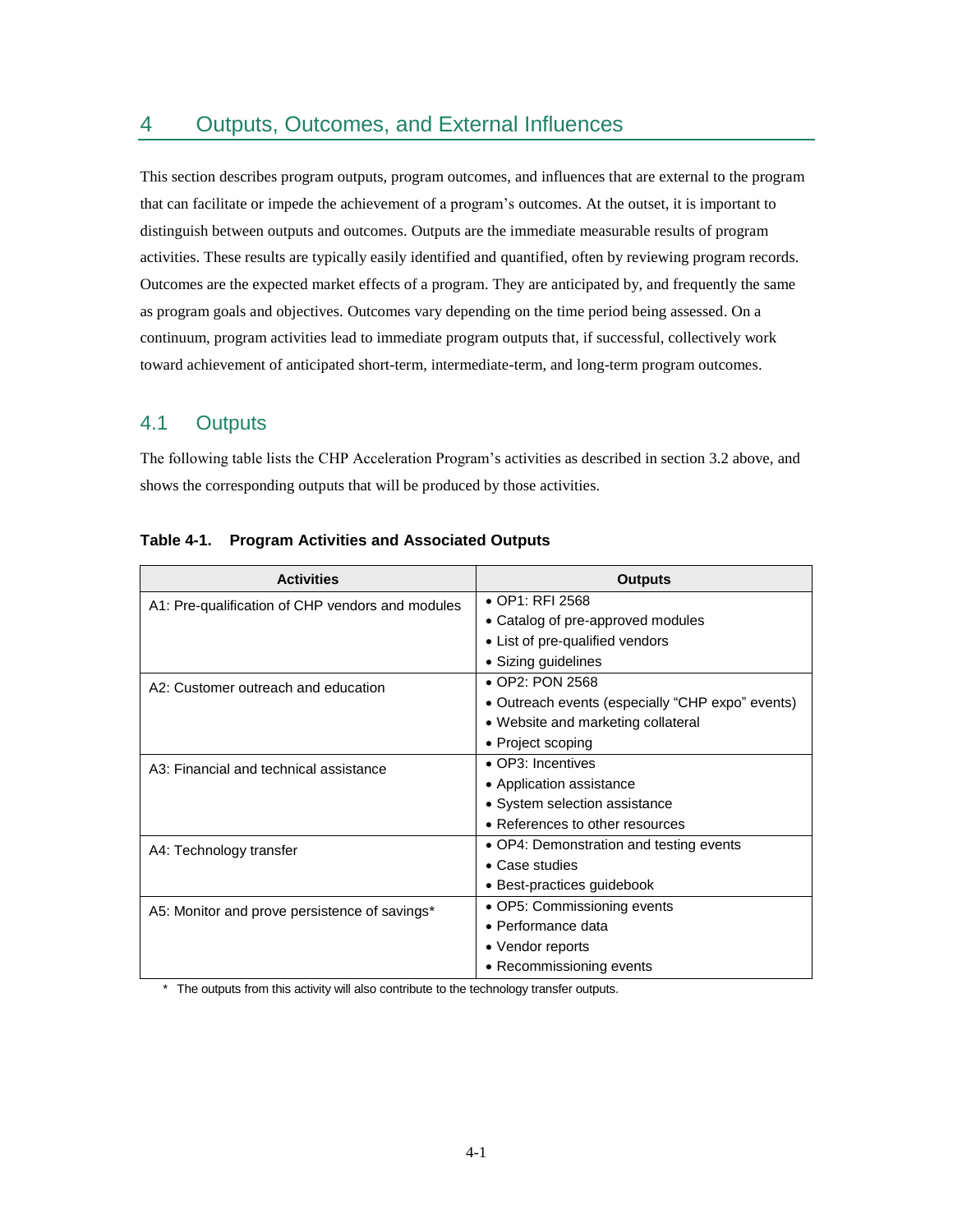## 4.2 Outcomes

Outcomes are the less certain, theoretical results of program activities. Outcomes can occur as soon as program activities begin and can continue to occur after a program ends. For the CHP Acceleration Program, we define short-term outcomes as those that occur in 2012 through 2014 (three years), intermediate-term outcomes as those that will occur in 2015 and 2016, and long-term outcomes as those that will occur after the end of the program cycle in 2016 (the out years). Program spillover can occur at any point, but is typically most evident in the long term.

Outcomes should be prioritized and considered as potential areas for investigation as part of formal program evaluation plans. A focus on the Program's fundamental and key ancillary goals, described in Section 2 above, will facilitate that prioritization. Briefly, those goals are:

- To explore whether the simplest type of standard-offer prescriptive-rebate program can effectively accelerate the adoption of an efficiency measure as complex and expensive as CHP;
- To accelerate the adoption of CHP systems in New York State; and
- To increase awareness of and familiarity with modular CHP systems by providing outreach and education, demonstration and testing, and dissemination of performance data and lessons learned from the increased deployment of these systems.

The following numbering scheme corresponds with the numbering on the logic model diagram that follows this section. That simplified representation of the CHP Acceleration Program also shows linkages between the Program's activities, outputs, and outcomes.

#### **Short-term outcomes:**

- STO1: Improved site matchmaking.
- STO2: Pool of pre-approved vendors and systems available for Program projects.
- STO3: Increased demand for Program participation.
- STO4: More building owners become informed of standard rebate offer and of CHP.
- STO5: Expedited CHP installation schedules.

#### **Intermediate-term outcomes:**

- ITO1: Increased demand for CHP modules.
- ITO2: More capital made available to fund CHP projects.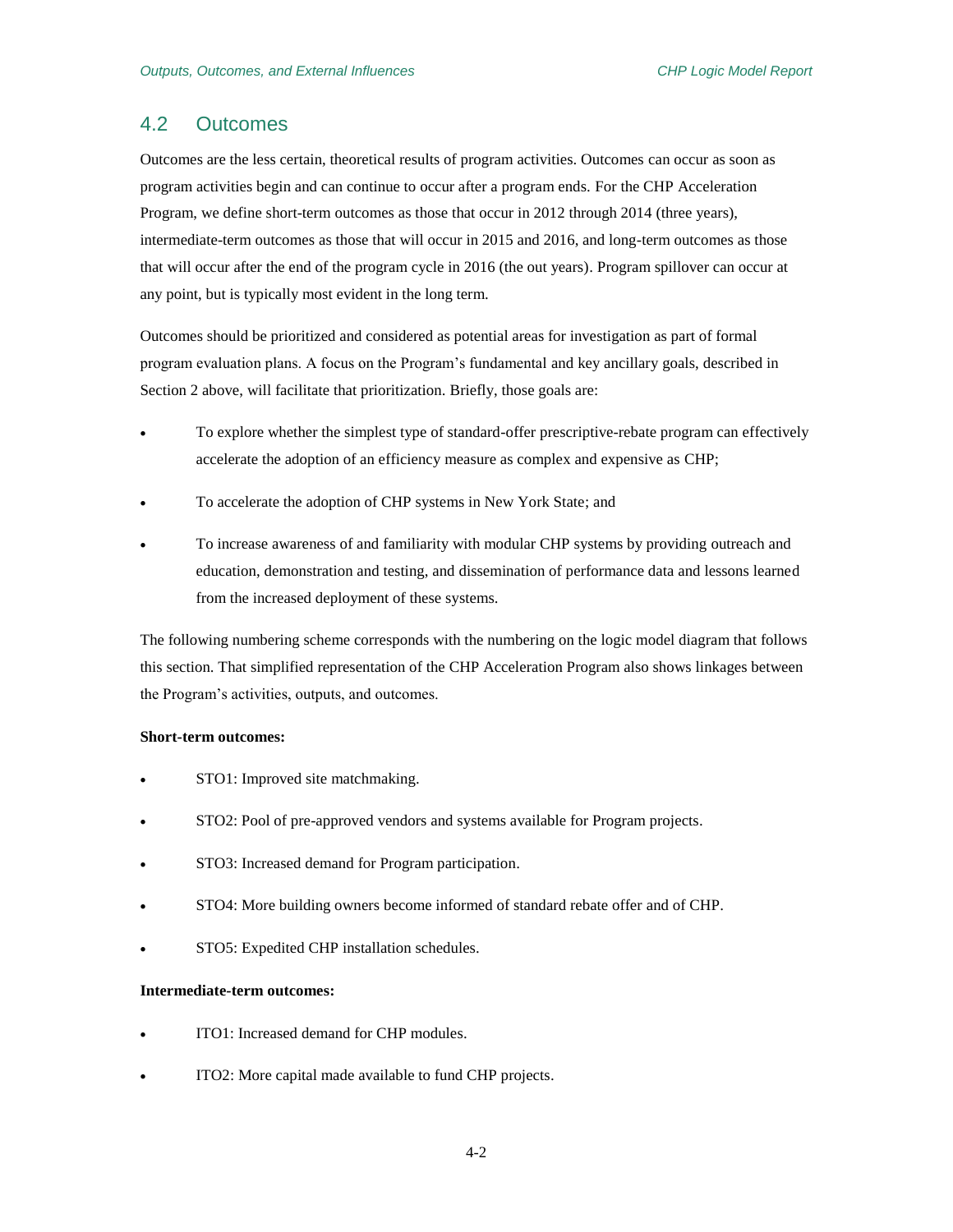- ITO3: More modular CHP systems installed, especially in New York City.
- ITO4: Utility personnel and building inspectors become more familiar and comfortable with CHP modular systems.

#### **Long-term outcomes:**

- LTO1: Increased availability of CHP modular systems; CHP module costs decrease.
- LTO2: Deferred distribution upgrades and new central power plant construction, reducing ratepayer costs.
- LTO3: Flexible energy scheduling; more emergency shelter options.
- LTO4: System-wide kWh, kW, MMBtu savings, related cost savings, environmental and health benefits; improved grid reliability.
- LTO5: Simple standard-offer program shown to be effective to increase installations of CHP.

## 4.3 External Influences

The broader social, economic, and political context into which the CHP Acceleration Program is launched holds influences that may facilitate or impede the achievement of the Program's outcomes. At a high level, these external influences include the following items.

#### **Changes in political priorities:**

- Perceptions of energy and global climate change issues.
- Codes and standards.
- Federal energy policies, including energy related tax credits and the Federal Energy Policy Act of 2005 as amended.
- State and local actions and requirements.

#### **Broad economic conditions that affect capital investment and energy costs:**

- Energy prices (changes in fuel and energy prices).
- Utility rate structures.
- Perceptions of the value of energy efficient buildings.
- Building owners' competing priorities.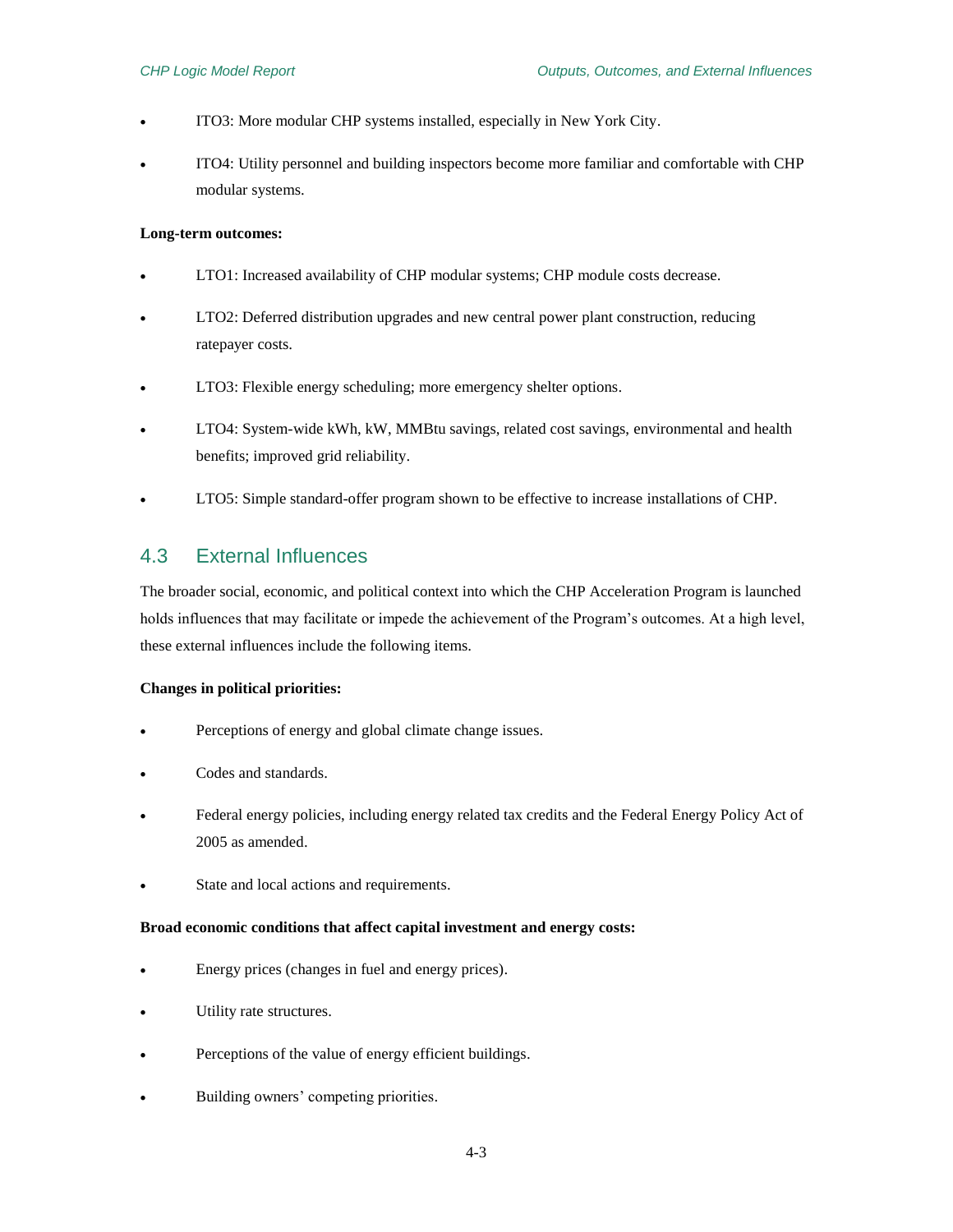Activities of public and institutional facility managers and projects.

#### **Cost, performance, and availability of CHP technologies:**

- Emerging technologies.
- Production economies-of-scale.

#### **Non-NYSERDA CHP programs and funding:**

- New York area utilities' programs and requirements.
- Federal and state tax credits.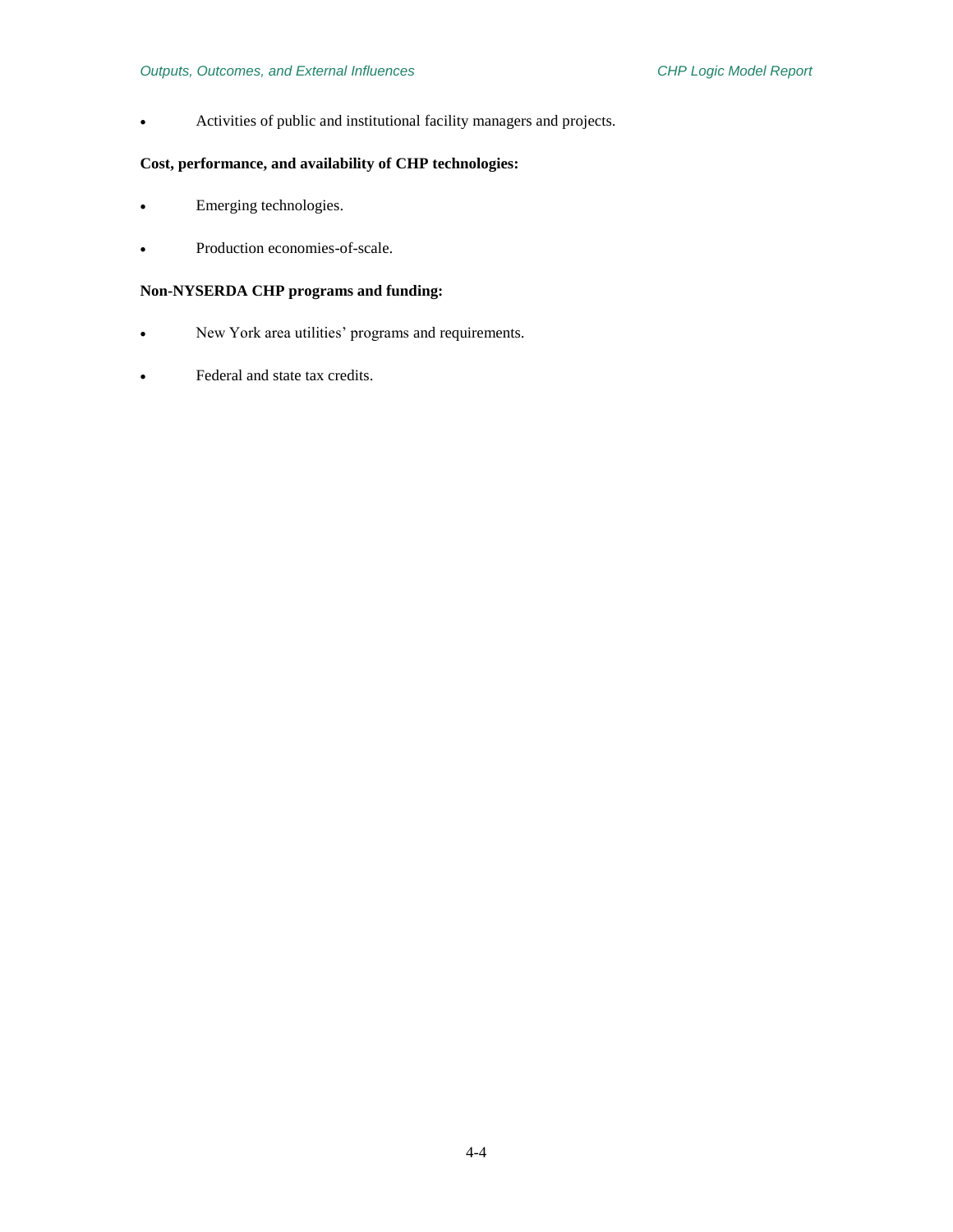# 5 Logic Model Diagram

The following page contains a diagrammatic representation of the CHP Acceleration Program logic model. The diagram identifies Program inputs and external influences, and shows the linkages between activities, outputs, and outcomes. The logic-model diagram presented here is at a higher level than the tables in this report. Evaluation research should use the more detailed tables in Section 6 below, in addition to the diagram, to examine the theoretical linkages and the Program's effectiveness in achieving the anticipated outcomes.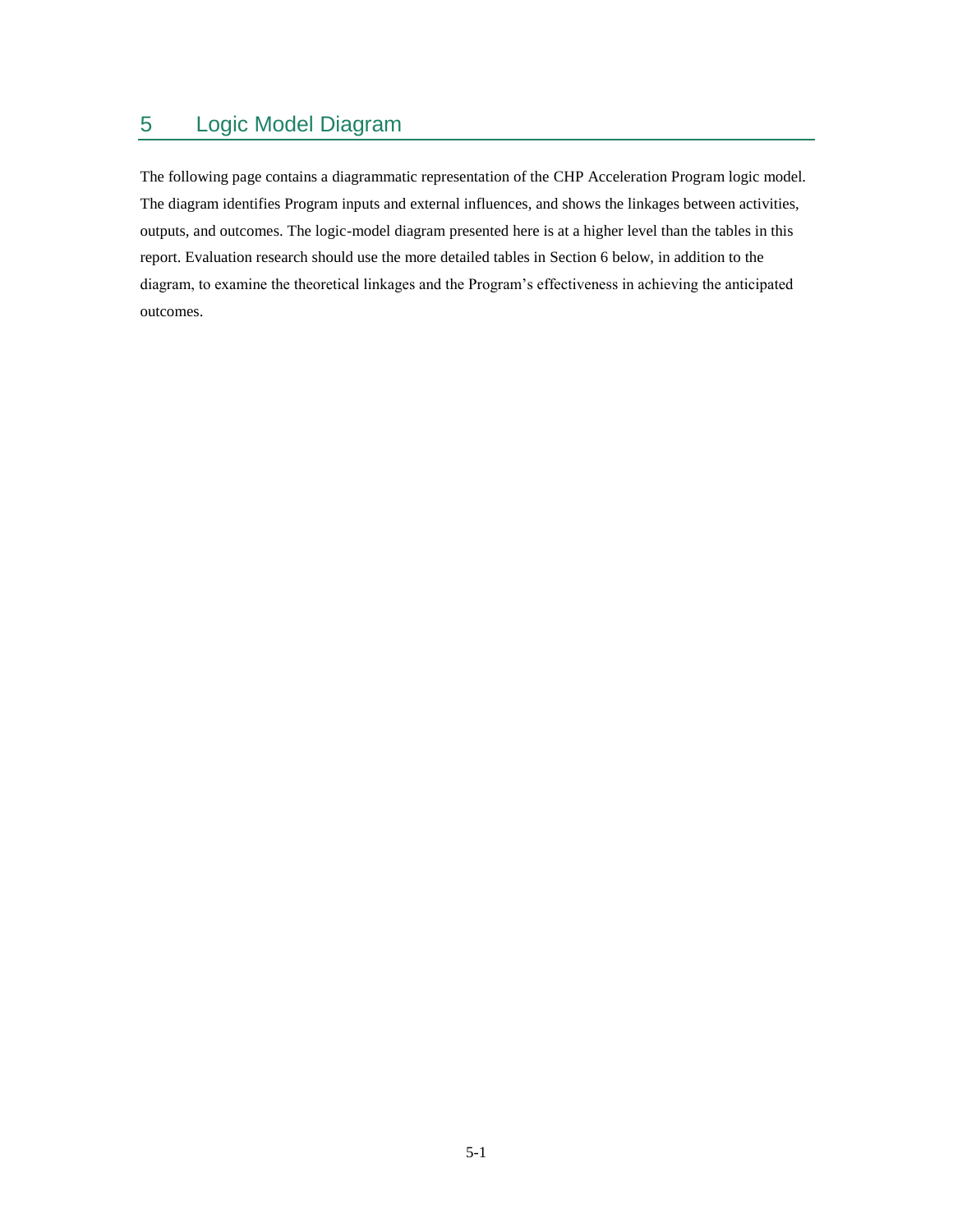#### **Figure 5-1. Logic Model Diagram**

# **Logic Model Diagram**

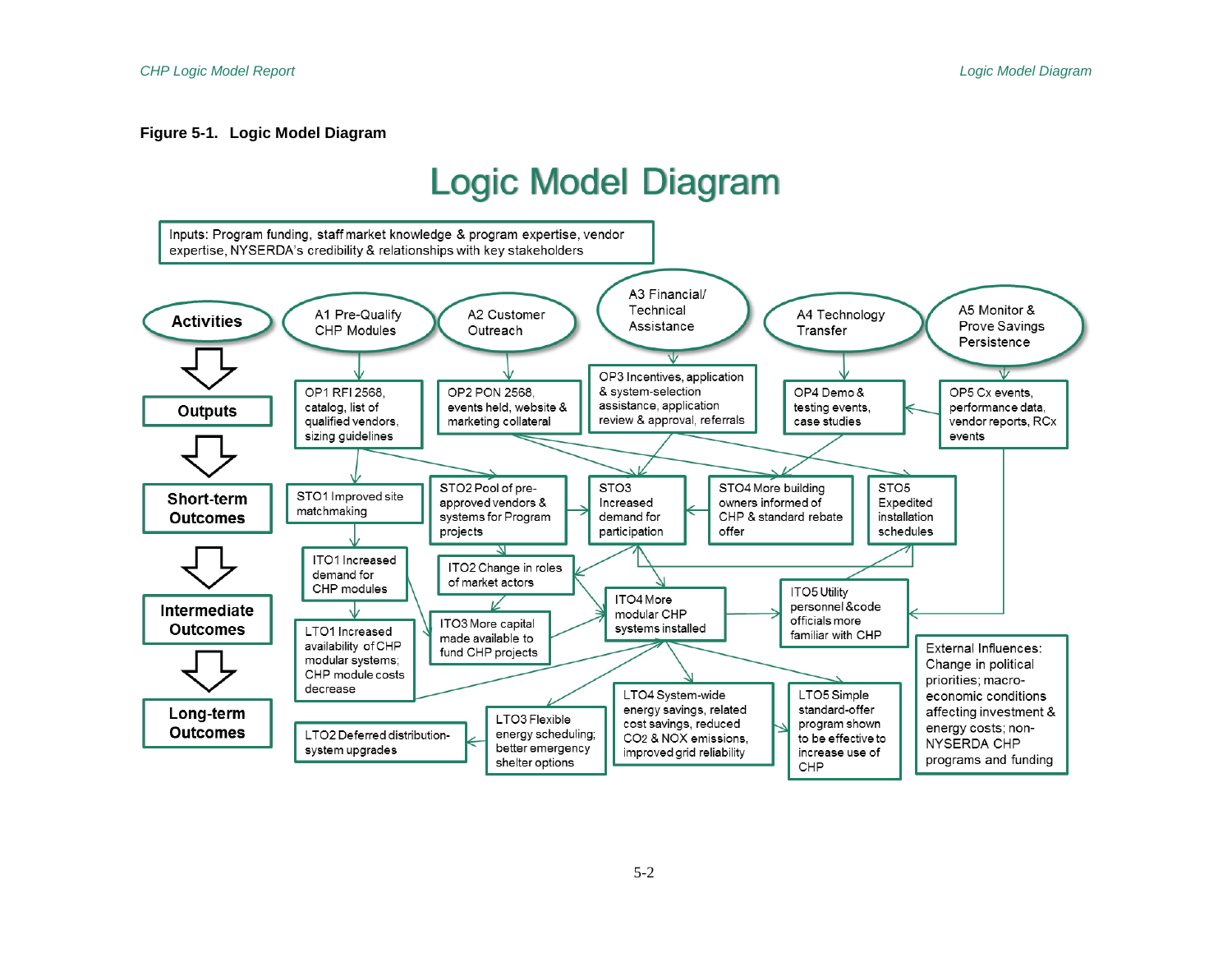## 6 Measurement Indicators and Testable Hypotheses

Determination of the actual results of a program requires identification of indicators and metrics that demonstrate the occurrence of the program's theoretical outputs and outcomes. This section describes possible indicators of the occurrence of the CHP Acceleration Program's intended results. To aid determination of those results, possible data sources and data collection approaches for those indicators are also provided.

## 6.1 Output Indicators

The following table lists the Program's logic model outputs, and describes indicators and data sources that can verify the occurrence of each output. Items in this table should be prioritized and considered as potential areas for investigation as part of formal Program evaluation plans.

| <b>Outputs</b>                                                                                                            | <b>Indicators</b>                                                                                                                                                                                                                                                                        | <b>Potential Data Sources and</b><br><b>Collection Approaches</b>                                                                                                                                                         |  |  |
|---------------------------------------------------------------------------------------------------------------------------|------------------------------------------------------------------------------------------------------------------------------------------------------------------------------------------------------------------------------------------------------------------------------------------|---------------------------------------------------------------------------------------------------------------------------------------------------------------------------------------------------------------------------|--|--|
|                                                                                                                           | <b>Outputs from CHP Module Prequalification Activities</b>                                                                                                                                                                                                                               |                                                                                                                                                                                                                           |  |  |
| OP1: RFI 2568, catalog of<br>prequalified vendors and<br>modules, sizing<br>guidelines, and updates to<br>these documents | • The listed documents and their<br>publication dates                                                                                                                                                                                                                                    | • Review of Program website<br>and related files and<br>documents                                                                                                                                                         |  |  |
|                                                                                                                           | <b>Outputs from Customer Outreach Activities</b>                                                                                                                                                                                                                                         |                                                                                                                                                                                                                           |  |  |
| OP2: PON 2568, events held,<br>website, and marketing<br>collateral                                                       | • The listed PON and its<br>publication date<br>• Number and types of<br>promotional events and<br>activities, and attendance by<br>customer type<br>• Number and types of<br>marketing collateral developed<br>• Number of end-user<br>impressions from marketing<br>collateral by type | • Review of Program database,<br>website information, and<br>related files and documents<br>• Interviews with Program staff<br>and third-party contractors<br>• Surveys of participants and<br>participating trade allies |  |  |
| <b>Outputs from Financial and Technical Assistance Activities</b>                                                         |                                                                                                                                                                                                                                                                                          |                                                                                                                                                                                                                           |  |  |
| OP3: Incentives provided                                                                                                  | • Number and amount of<br>incentives paid<br>• Number of projects that<br>received incentives by building<br>type and location                                                                                                                                                           | • Review of project database,<br>and related files and<br>documents                                                                                                                                                       |  |  |
| Continued                                                                                                                 |                                                                                                                                                                                                                                                                                          |                                                                                                                                                                                                                           |  |  |

|  |  |  | Table 6-1. Program Outputs, Associated Indicators, and Potential Data Sources |
|--|--|--|-------------------------------------------------------------------------------|
|--|--|--|-------------------------------------------------------------------------------|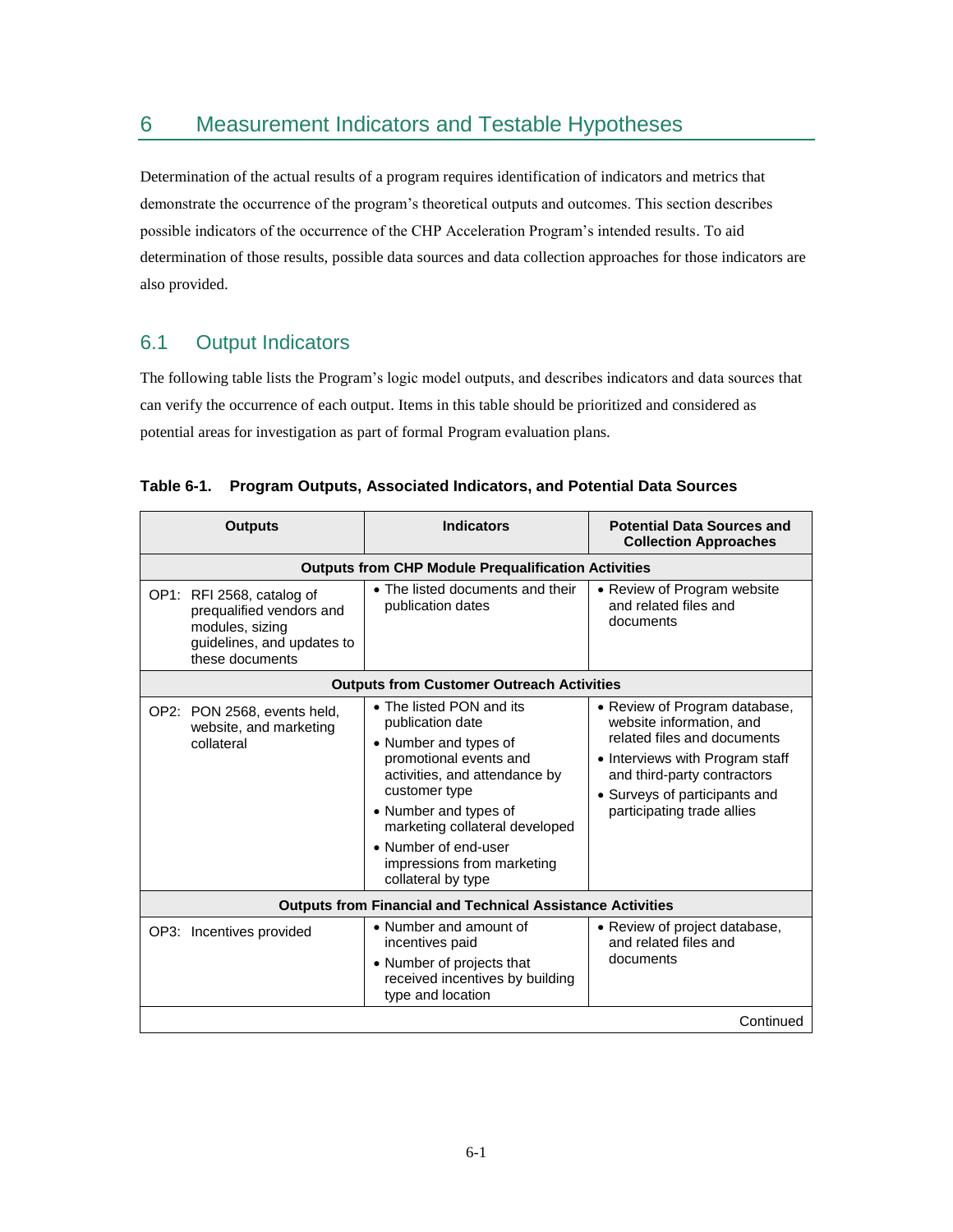| <b>Outputs from Technical and Financial Assistance Activities</b>             |                                                                                                                   |                                                                                                             |                                                                                                                             |  |
|-------------------------------------------------------------------------------|-------------------------------------------------------------------------------------------------------------------|-------------------------------------------------------------------------------------------------------------|-----------------------------------------------------------------------------------------------------------------------------|--|
|                                                                               | OP3: Application and system-<br>selection assistance<br>provided                                                  | • Number of projects assisted by<br>system size and building type                                           | • Review of Program database,<br>and related files and<br>documents                                                         |  |
|                                                                               |                                                                                                                   |                                                                                                             | • Interviews with Program staff<br>and third-party contractors                                                              |  |
|                                                                               |                                                                                                                   |                                                                                                             | • Interviews with Program<br>participants and partial<br>participants (drop-outs)                                           |  |
|                                                                               | OP3: Referrals provided                                                                                           | • Referrals to EPA website,<br>DOE's Northeast CHP<br><b>Technical Assistance</b>                           | • Review of Program database,<br>and related files and<br>documents                                                         |  |
|                                                                               |                                                                                                                   | Partnership, and other external<br>resources                                                                | • Interviews with Program staff<br>and third-party contractors                                                              |  |
|                                                                               |                                                                                                                   |                                                                                                             | • Interviews with Program<br>participants                                                                                   |  |
|                                                                               |                                                                                                                   | <b>Outputs from Technology Transfer Activities</b>                                                          |                                                                                                                             |  |
|                                                                               | OP4: Demonstration and testing<br>events, case studies, and<br>other technology-transfer<br>activities and media, | • Number and types of events<br>held, attendance by customer<br>or organization type,<br>audiences targeted | • Review of Program database,<br>website information, and<br>related files and documents<br>• Interviews with Program staff |  |
|                                                                               | perhaps including a best-<br>practices manual                                                                     | • Number and types of<br>educational materials                                                              | and third-party contractors                                                                                                 |  |
|                                                                               |                                                                                                                   | developed (brochures, case<br>studies, etc.), estimates of<br>related impressions                           | • Event attendance sheets                                                                                                   |  |
| <b>Outputs from Monitoring and Activities to Prove Persistence of Savings</b> |                                                                                                                   |                                                                                                             |                                                                                                                             |  |
|                                                                               | OP5: Commissioning and<br>recommissioning events,<br>performance data, vendor<br>reports                          | • Numbers of commissioning<br>and recommissioning events<br>by system size and building<br>type             | • Review of website information,<br>database, and related files and<br>documents                                            |  |
|                                                                               |                                                                                                                   | • Number of systems providing<br>performance data                                                           |                                                                                                                             |  |
|                                                                               |                                                                                                                   | • Number of vendor reports                                                                                  |                                                                                                                             |  |

# 6.2 Outcome Indicators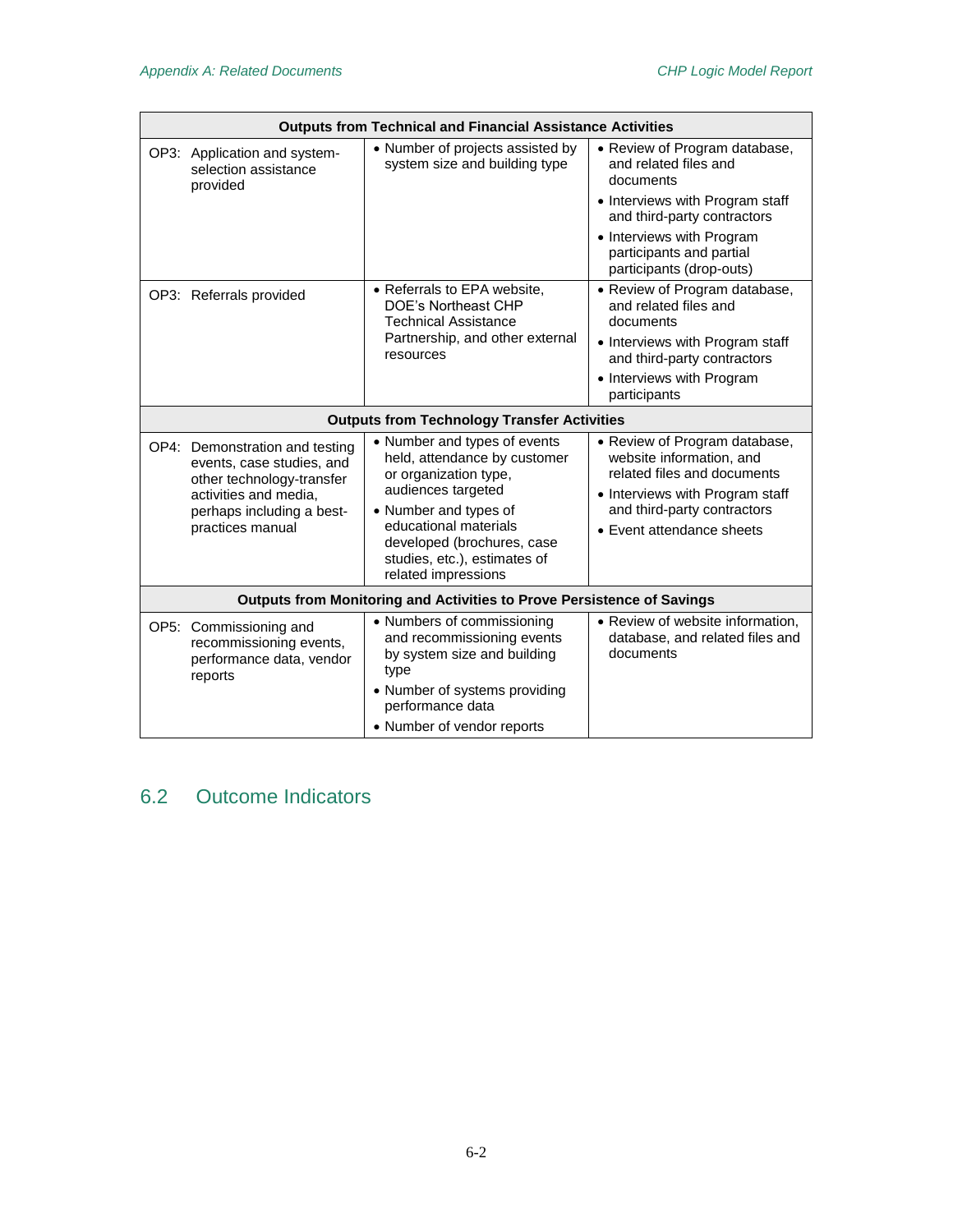Table 6-2, Table 6-3, and Table 6-4 respectively, set forth the logic model's short-term, intermediate-term, and long-term outcomes. Associated measurement indicators for each outcome are also described in the tables, and for each indicator, a proposed data source or collection approach is presented. As with the preceding table, items in these tables should be prioritized and considered as potential areas for investigation as part of formal Program evaluation plans.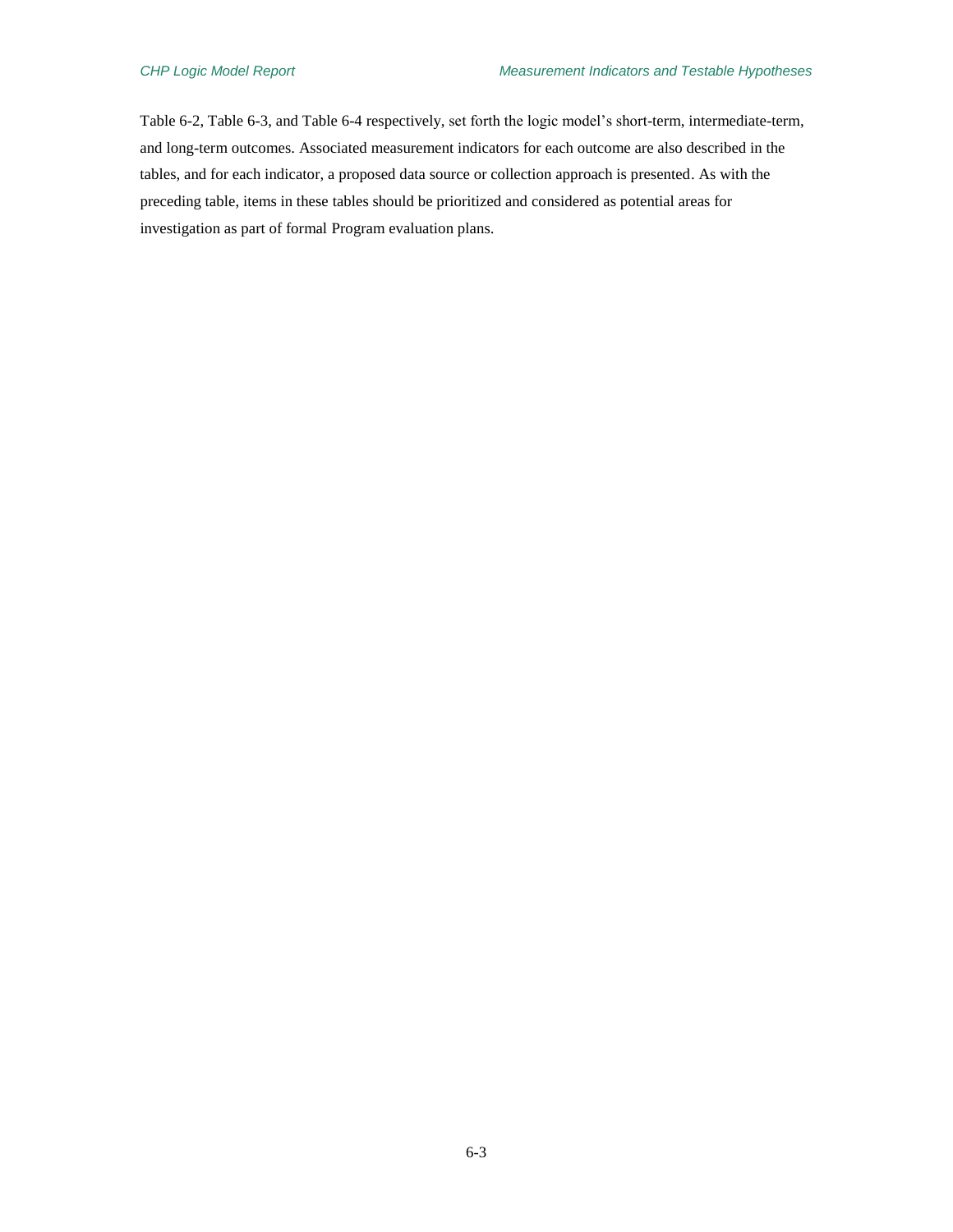| <b>Outcomes</b>                                                                                                             | <b>Indicators</b>                                                                                                                                                                                                                                                                                                   | <b>Potential Data Sources and</b><br><b>Collection Approaches</b>                                                                                                                                                                                                                                          |
|-----------------------------------------------------------------------------------------------------------------------------|---------------------------------------------------------------------------------------------------------------------------------------------------------------------------------------------------------------------------------------------------------------------------------------------------------------------|------------------------------------------------------------------------------------------------------------------------------------------------------------------------------------------------------------------------------------------------------------------------------------------------------------|
| STO1: Improved site<br>matchmaking                                                                                          | • Participants and their design<br>teams report shorter project<br>schedules<br>• Participants and their design<br>teams satisfied with system<br>selection process                                                                                                                                                 | • Review of Program database,<br>related files, and documents<br>• Interviews with Program staff<br>and third-party contractors<br>• Interviews with Program<br>participants and their design<br>teams                                                                                                     |
| STO2:Establishment of a pool of<br>pre-approved vendors<br>and systems for Program<br>projects                              | • Lists (catalog) of pre-approved<br>vendors and systems<br>• Number of projects completed<br>through the Program                                                                                                                                                                                                   | • Review of Program database<br>and website information                                                                                                                                                                                                                                                    |
| STO3: Increased demand for<br>Program participation                                                                         | • Staff reports of increased<br>number of Program inquiries;<br>increasing number of Program<br>applications<br>• Increasing number of projects<br>completed through the<br>Program                                                                                                                                 | • Review of Program database,<br>related files, and documents<br>• Interviews with Program staff<br>and third-party contractors<br>• Interviews with pre-approved<br>CHP vendors<br>• Design-team and energy-<br>consultant market actor<br>interviews                                                     |
| STO4: More building owners and<br>design-team market<br>actors informed of CHP<br>and of NYSERDA's<br>standard rebate offer | • Staff reports of increased<br>number of Program inquiries;<br>increasing number of Program<br>applications<br>• Increasing number of<br>nonparticipating design-team<br>and energy-consultant market<br>actors aware of Program<br>• Increasing number of<br>nonparticipating building<br>owners aware of Program | • Review of Program database,<br>related files, and documents<br>• Interviews with Program staff<br>and third-party contractors<br>• Interviews with pre-approved<br>CHP vendors<br>• Design-team and energy-<br>consultant market actor<br>interviews<br>• Surveys of nonparticipating<br>building owners |
| STO5:Expedited installation<br>schedules                                                                                    | • Straightforward and uneventful<br>project installations<br>• Participants and their design<br>teams satisfied with project<br>installation processes                                                                                                                                                              | • Review of Program database,<br>related files, and documents<br>• Interviews with Program staff<br>and third-party contractors<br>• Interviews with Program<br>participants and their design<br>teams                                                                                                     |

#### **Table 6-2. Short-Term Program Outcomes, Associated Indicators, and Potential Data Sources**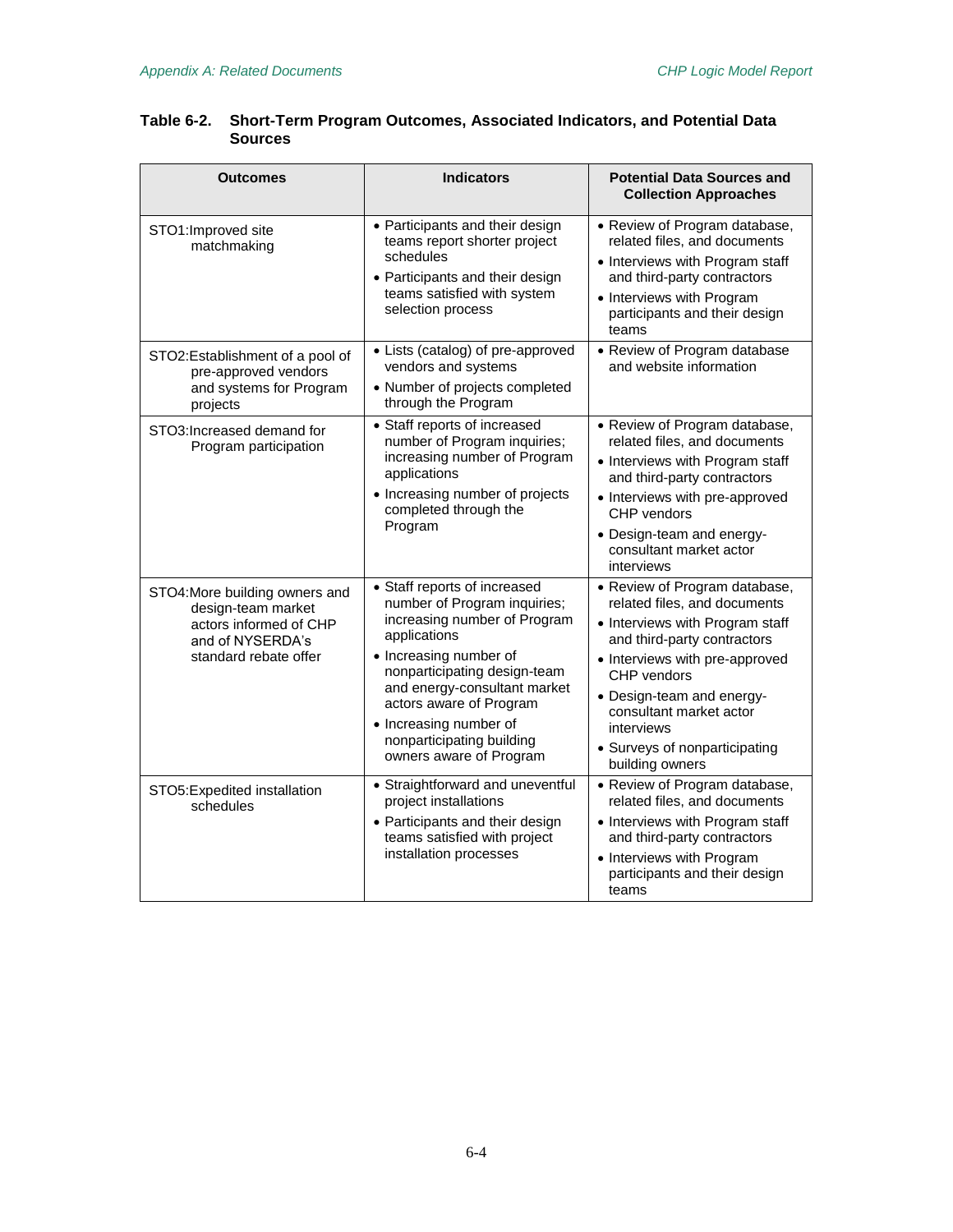| <b>Outcomes</b>                                                                | <b>Indicators</b>                                                                                                                                                                    | <b>Potential Data Sources and</b><br><b>Collection Approaches</b>                                       |
|--------------------------------------------------------------------------------|--------------------------------------------------------------------------------------------------------------------------------------------------------------------------------------|---------------------------------------------------------------------------------------------------------|
| ITO1: Increased demand for<br>CHP modules in New<br><b>York State</b>          | • Increasing number of CHP<br>modules incorporated in<br>project designs<br>• Change/trends in number of                                                                             | • Design-team and energy-<br>consultant market actor<br>surveys<br>• Interviews with CHP vendors        |
|                                                                                | modules purchased within and<br>outside of the Program                                                                                                                               |                                                                                                         |
| ITO2: Realignment of market<br>actors' roles                                   | • Consulting engineers provide<br>system selection as their<br>principal service to Program<br>participants                                                                          | • Interviews with Program<br>participants and their design<br>teams (including consulting<br>engineers) |
|                                                                                | • Customers depend on<br>consulting engineers for<br>system selection                                                                                                                |                                                                                                         |
| ITO3: More capital made<br>available to fund CHP<br>projects                   | • Increasing number of third-<br>party financed CHP projects<br>completed (with and without<br>Program assistance)                                                                   | • Interviews with Program<br>participants                                                               |
|                                                                                |                                                                                                                                                                                      | • Surveys of nonparticipating<br>CHP owners                                                             |
|                                                                                |                                                                                                                                                                                      | • Market assessment surveys of<br>capital and finance market<br>actors                                  |
| ITO4: More modular CHP<br>systems installed in New<br><b>York State</b>        | • Increasing number of modular<br>CHP systems installed in New                                                                                                                       | • Review of Program database,<br>related files, and documents                                           |
|                                                                                | York State (with and without<br>Program assistance)                                                                                                                                  | • Surveys of CHP vendors                                                                                |
| ITO5: Utility personnel and code<br>officials more familiar with<br><b>CHP</b> | • Faster permitting and<br>interconnection processes                                                                                                                                 | • Interviews with Program staff<br>and third-party contractors                                          |
|                                                                                | • Project owners and their<br>design teams (with and without<br>Program assistance) satisfied<br>with jurisdictional permitting<br>and interconnection<br>requirements and processes | • Interviews with utility staff,<br>department of buildings staff<br>• Interviews with Program          |
|                                                                                |                                                                                                                                                                                      | participants and their design<br>teams                                                                  |
|                                                                                |                                                                                                                                                                                      | • Surveys of nonparticipating<br>CHP project owners                                                     |
|                                                                                |                                                                                                                                                                                      | • Market assessment of<br>jurisdictional permitting, and<br>interconnection requirements                |

#### **Table 6-3. Intermediate-Term Program Outcomes, Associated Indicators, and Potential Data Sources**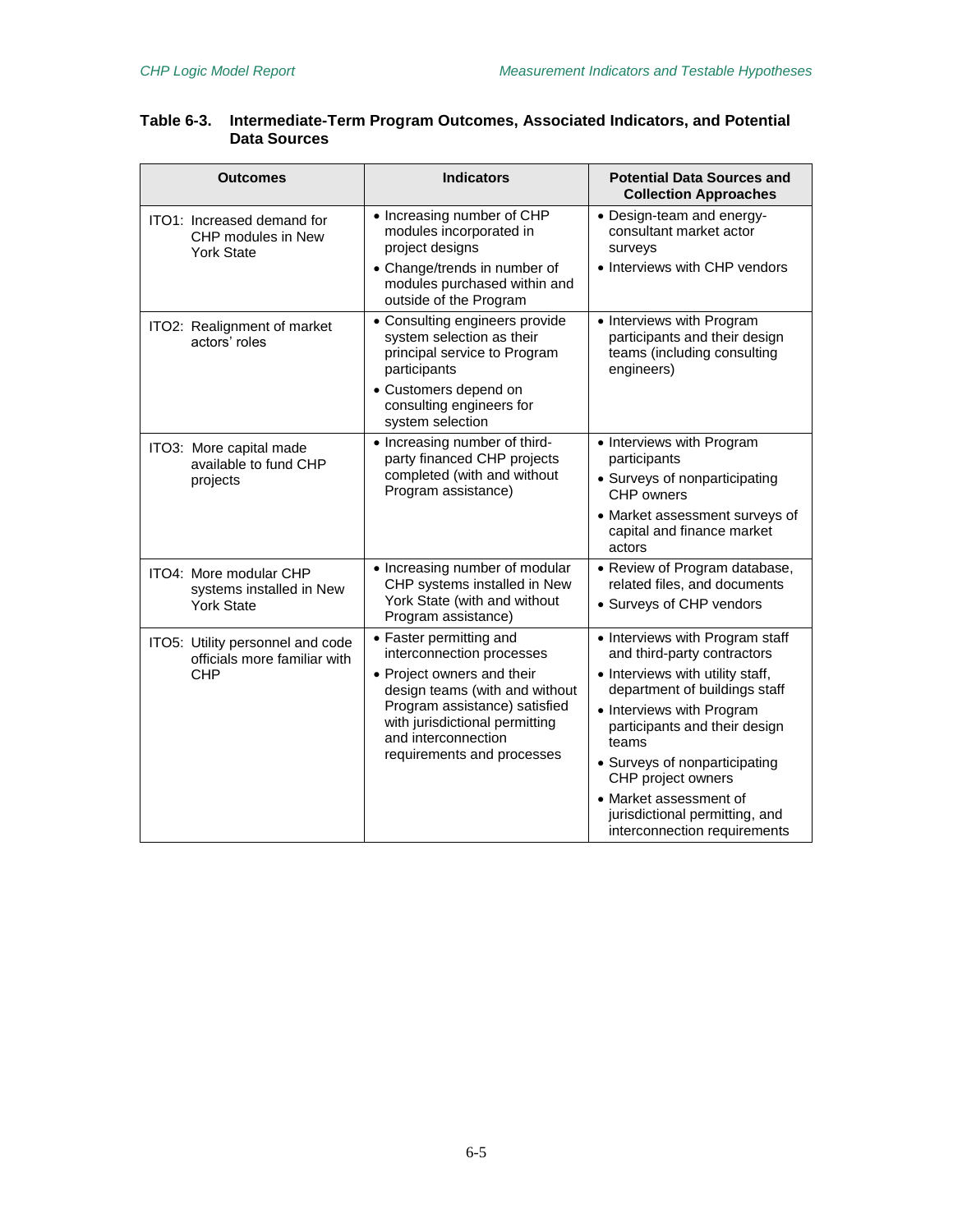| <b>Outcomes</b>                                                                                                                | <b>Indicators</b>                                                                                                                                                                                                                 | <b>Potential Data Sources and</b><br><b>Collection Approaches</b>                                                                                                                                                                                                       |
|--------------------------------------------------------------------------------------------------------------------------------|-----------------------------------------------------------------------------------------------------------------------------------------------------------------------------------------------------------------------------------|-------------------------------------------------------------------------------------------------------------------------------------------------------------------------------------------------------------------------------------------------------------------------|
| LTO1: Increased availability of<br>CHP modular systems;<br>CHP module costs<br>decrease                                        | • Increasing number of CHP<br>vendors apply for<br>prequalification of their<br>modular systems<br>• Increasing number of modular<br>systems on the market<br>• Decreasing cost of CHP<br>modules                                 | • Interviews with Program<br>participants and their design<br>teams<br>• Surveys of nonparticipating<br>CHP project owners and their<br>design teams<br>• Surveys of CHP vendors<br>• CHP manufacturer website<br>analysis                                              |
| LTO2: Deferred distribution<br>system upgrades                                                                                 | • Deferral of utility plans for<br>distribution-infrastructure<br>investments<br>• Capacity and number of<br>modular CHP systems installed<br>in Con Edison's targeted zones<br>by targeted years                                 | • Interviews with NYISO staff<br>• Review of New York State<br><b>Energy Plan</b><br>• Review of relevant PSC filings<br>• Interviews with utility staff<br>• Review of New York utility<br>annual reports<br>• Economic studies of net<br>impacts of deferred upgrades |
| LTO3: Flexible energy<br>scheduling; better<br>emergency shelter<br>options                                                    | • Number of "critical facility"<br>bonus incentives<br>• Increasing demand response<br>capability by commercial and<br>industrial customers<br>• Increasing number of<br>emergency shelters with stand-<br>alone power capability | • Review of Program database,<br>related files, and documents<br>• Interviews with participating<br>building owners<br>• Surveys of "critical facility"<br>managers and building owners<br>• Surveys of nonparticipating<br>owners of CHP modular<br>systems            |
| LTO4: System-wide energy<br>savings, related cost<br>savings, environmental &<br>health benefits; improved<br>grid reliability | • kW, kWh and therm savings,<br>energy-cost savings, reduced<br>CO <sub>2</sub> and NOX emissions,<br>corresponding environmental,<br>health, and community benefits                                                              | • Impact evaluation study for<br>kW, kWh, therm savings (with<br>and without Program<br>assistance), and changes in<br>$CO2$ and NOX emissions                                                                                                                          |
| LTO5: Simple standard-offer<br>program shown to be<br>effective to increase use<br>of CHP                                      | • CHP standard offer program<br>becomes an ongoing<br>deployment program                                                                                                                                                          | • Review of NYSERDA program<br>offerings<br>• Interviews with Program staff<br>and third-party contractors                                                                                                                                                              |

#### **Table 6-4. Long-Term Program Outcomes (Spillover), Associated Indicators, and Potential Data Sources**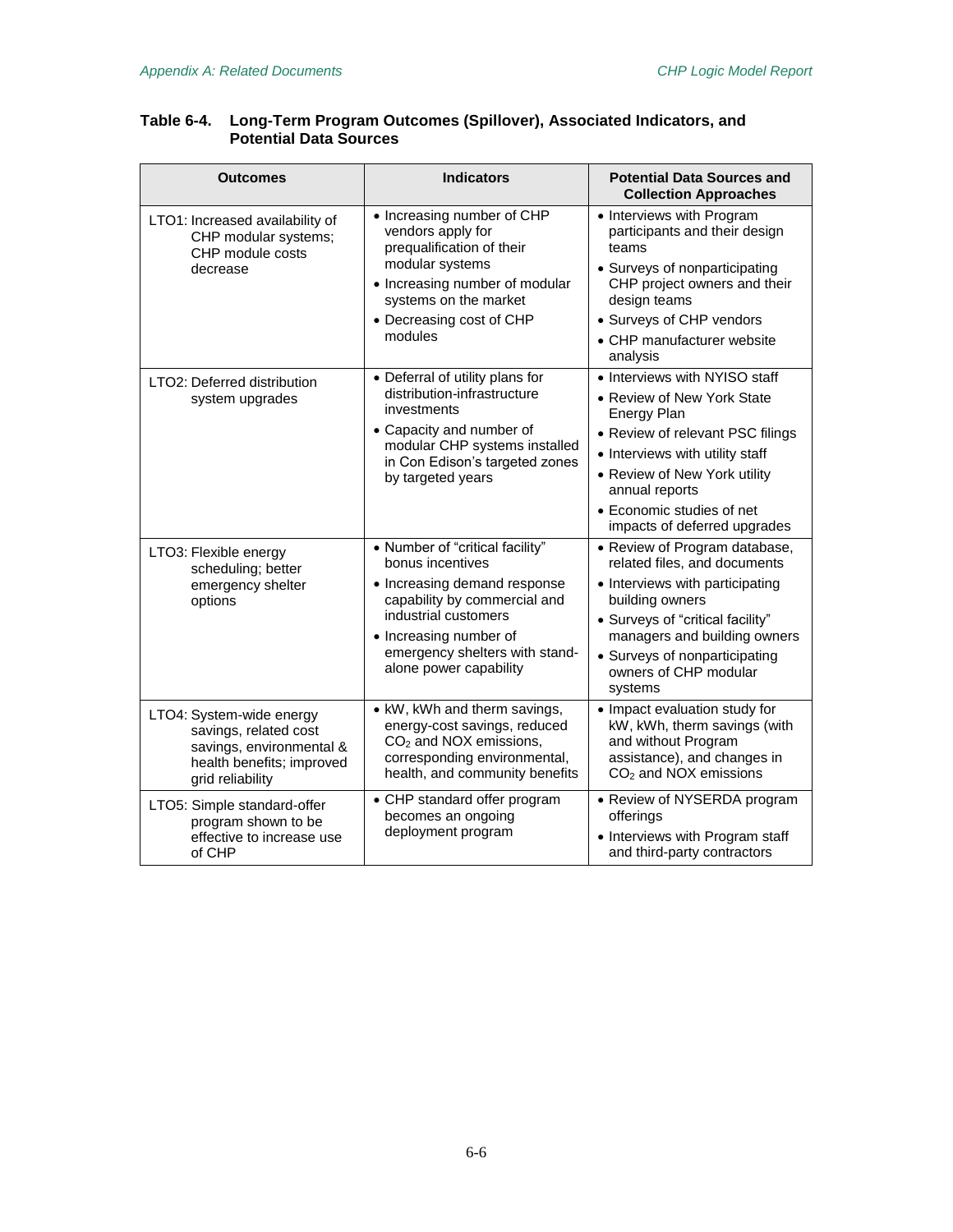## 6.3 Testable Hypotheses

Based on this logic model, certain additional fundamental Program hypotheses have been identified for evaluation and are noted below.

- **Customer Outreach:** Are new outreach efforts, specifically, the "expos," effective? Are there other new outreach efforts to pursue?
- Market Actor Roles: Have the roles of consulting engineers and other market actors changed, and do they provide added but different value, particularly regarding the new paradigm of consulting engineers as "matchmakers/personal shoppers."
- Market Effects: Has the Program contributed to changing the perception of CHP system installations from that of a complex process of integrating multiple components from multiple vendors to a perception of CHP modular installations as somewhat analogous to one-stop shopping such as that for "plug and play" technologies?
- **Program Adaptation:** Are mechanisms in place to determine when the Program is sufficiently mature (successful enough) to become an ongoing deployment program? What level of supply/market infrastructure support is needed to maintain a sustainable market for CHP modular systems?

Evaluation research addressing these hypotheses will help to validate the program theory and will inform NYSERDA Program staff of Program progress and potential areas for Program refinement.